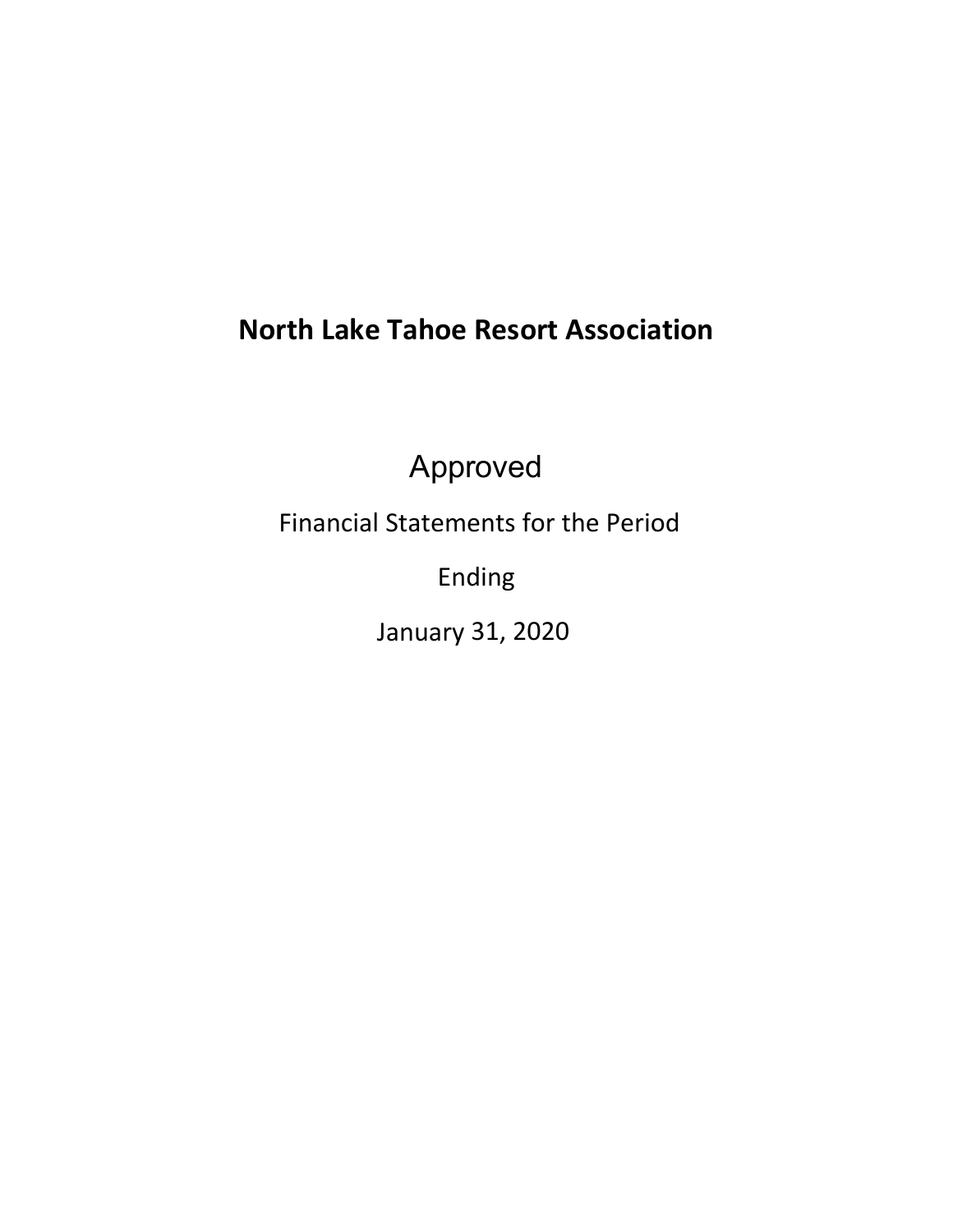**Accrual Basis**

# **North Lake Tahoe Resort Association Balance Sheet**

 **As of January 31, 2020**

|                                              | Jan 31, 20 | Jan 31, 19  | \$ Change   | % Change | Jun 30, 19 |
|----------------------------------------------|------------|-------------|-------------|----------|------------|
| <b>ASSETS</b><br><b>Current Assets</b>       |            |             |             |          |            |
| <b>Checking/Savings</b>                      |            |             |             |          |            |
| 1001-00 $\cdot$ Petty Cash                   | 184        | 277         | (93)        | (34%)    | 116        |
| 1003-00 · Cash - Operations BOTW #6712       | 322,912    | 396,457     | (73, 545)   | (19%)    | 332,281    |
| 1007-00 · Cash - Payroll BOTW #7421          | 5,502      | 16,461      | (10, 959)   | (67%)    | 11,572     |
| 1008-00 · Marketing Reserve - Plumas         | 50,288     | 50,213      | 75          | 0%       | 50,244     |
| 1009-00 · Cash Flow Reserve - Plumas         | 100,769    | 100,568     | 201         | 0%       | 100,650    |
| 1071-00 · Payroll Reserves BOTW #8163        | 29,582     | 29,582      | $\mathbf 0$ | 0%       | 29,582     |
| 1080-00 · Special Events BOTW #1626          | 104,621    | 135,178     | (30, 557)   | (23%)    | 138,243    |
| 10950 · Cash in Drawer                       | 203        | 144         | 59          | 41%      | 1,678      |
| <b>Total Checking/Savings</b>                | 614,061    | 728,880     | (114, 819)  | (16%)    | 664,366    |
| <b>Accounts Receivable</b>                   |            |             |             |          |            |
| 1200-00 Quickbooks Accounts Receivable       | 47,690     | 9,938       | 37,752      | 380%     | 24,817     |
| 1290-00 · A/R - TOT                          | 486,921    | 278,441     | 208,480     | 75%      | 57,504     |
| <b>Total Accounts Receivable</b>             | 534,611    | 288,379     | 246,232     | 85%      | 82,321     |
| <b>Other Current Assets</b>                  |            |             |             |          |            |
| 1200-99 $\cdot$ AR Other                     | 726        | $\mathbf 0$ | 726         | 100%     | 10         |
| 1201-00 · Member Accounts Receivable         |            |             |             |          |            |
| 1201-01 · Member AR - Member Dues            | 84,295     | 49,900      | 34,395      | 69%      | 2,720      |
| 1201-03 · Member AR - Other                  | 4,125      | 0           | 4,125       | 100%     | 3,745      |
| 1201-00 · Member Accounts Receivable - Other | 0          | 2,693       | (2,693)     | (100%)   | 0          |
| Total 1201-00 · Member Accounts Receivable   | 88,420     | 52,593      | 35,827      | 68%      | 6,465      |
| 1201-02 · Allowance for Doubtful Accounts    | (2,775)    | (2,775)     | $\mathbf 0$ | 0%       | (1,587)    |
| 12100 · Inventory Asset                      |            |             |             |          |            |
| 25300 Gift Cards Outstanding                 | 18         | 0           | 18          | 100%     | 15         |
| 12100 · Inventory Asset - Other              | 24,316     | 23,415      | 901         | 4%       | 22,015     |
| Total 12100 · Inventory Asset                | 24,334     | 23,415      | 919         | 4%       | 22,030     |
| 1299 · Receivable from NLTMC                 | 5,345      | 6,875       | (1,530)     | (22%)    | 15,703     |
| 1490-00 · Security Deposits                  | 1,150      | 1,610       | (460)       | (29%)    | 1,250      |
| <b>Total Other Current Assets</b>            | 117,200    | 81,718      | 35,482      | 43%      | 43,871     |
| <b>Total Current Assets</b>                  | 1,265,872  | 1,098,977   | 166,895     | 15%      | 790,558    |
| <b>Fixed Assets</b>                          |            |             |             |          |            |
| 1700-00 · Furniture & Fixtures               | 45,289     | 68,768      | (23, 479)   | (34%)    | 45,289     |
| 1701-00 $\cdot$ Accum. Depr. - Furn & Fix    | (45, 289)  | (68, 768)   | 23,479      | 34%      | (45, 289)  |
| 1740-00 · Computer Equipment                 | 4,270      | 8,436       | (4, 166)    | (49%)    | 4,270      |
| 1741-00 · Accum. Depr. - Computer Equip      | (4,269)    | (8, 435)    | 4,166       | 49%      | (4,269)    |
| 1750-00 · Computer Software                  | 20,493     | 21,520      | (1,027)     | (5%)     | 20,493     |
| 1751-00 · Accum. Amort. - Software           | (19, 911)  | (19, 524)   | (387)       | (2%)     | (19,085)   |
| 1770-00 · Leasehold Improvements             | 24,284     | 24,284      | 0           | 0%       | 24,284     |
| 1771-00 · Accum. Amort - Leasehold Impr      | (24, 284)  | (24, 284)   | 0           | 0%       | (24, 284)  |
| <b>Total Fixed Assets</b>                    | 583        | 1,997       | (1, 414)    | (71%)    | 1,409      |
| <b>Other Assets</b>                          |            |             |             |          |            |
| 1400-00 · Prepaid Expenses                   |            |             |             |          |            |
| 1410-00 · Prepaid Insurance                  | 12,484     | 16,871      | (4, 387)    | (26%)    | 14,312     |
| 1430-00 · Prepaid 1st Class Postage          | 100        | 1,000       | (900)       | $(90\%)$ | 100        |
| 1400-00 · Prepaid Expenses - Other           | 5,438      | 7,071       | (1,633)     | (23%)    | 3,964      |
|                                              |            |             |             |          |            |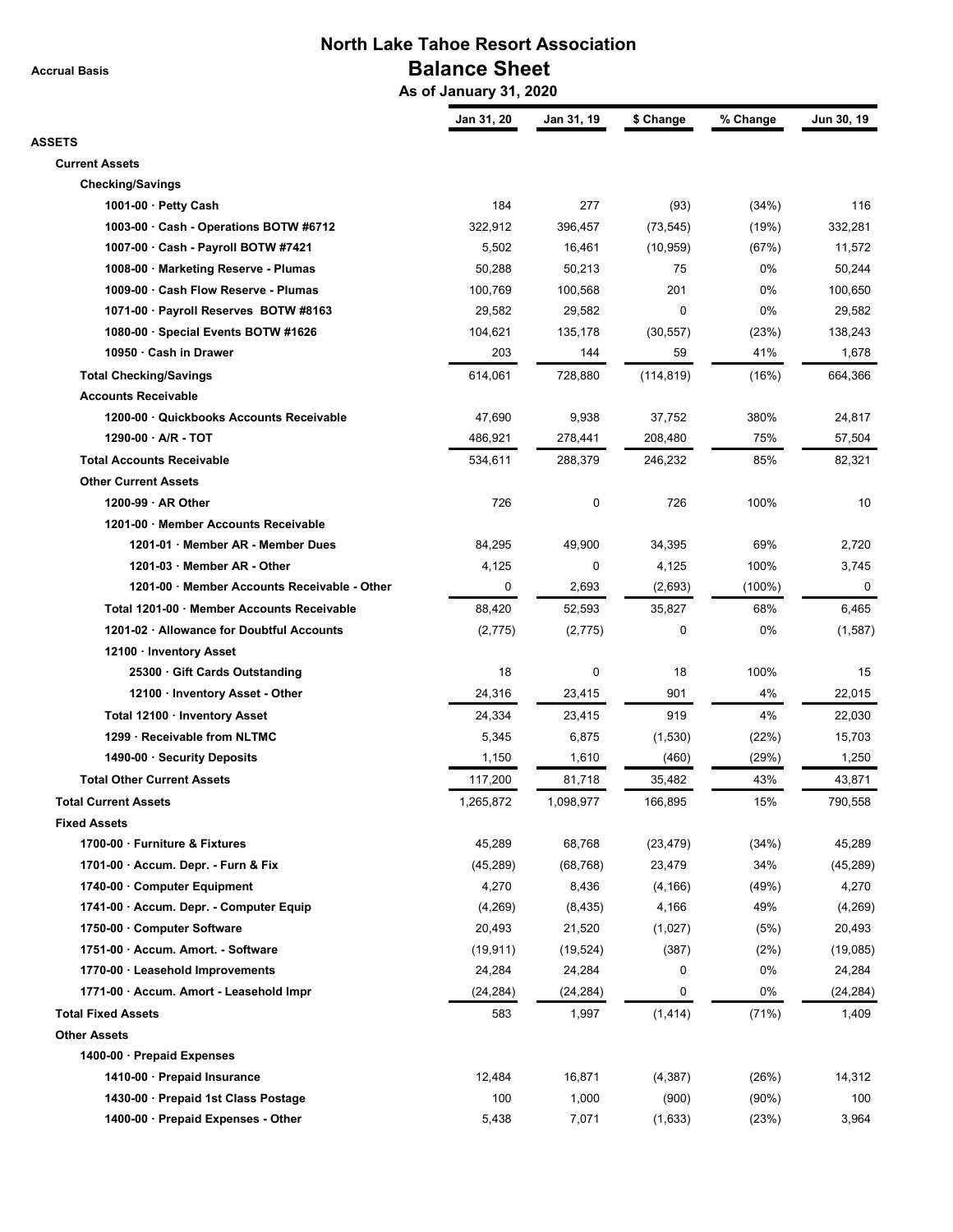**Accrual Basis**

# **North Lake Tahoe Resort Association Balance Sheet**

 **As of January 31, 2020**

|                                               | Jan 31, 20  | Jan 31, 19 | \$ Change | % Change  | Jun 30, 19 |
|-----------------------------------------------|-------------|------------|-----------|-----------|------------|
| Total 1400-00 · Prepaid Expenses              | 18,022      | 24,942     | (6,920)   | (28%)     | 18,376     |
| <b>Total Other Assets</b>                     | 18,022      | 24,942     | (6,920)   | (28%)     | 18,376     |
| <b>TOTAL ASSETS</b>                           | 1,284,477   | 1,125,916  | 158,561   | 14%       | 810,343    |
| <b>LIABILITIES &amp; EQUITY</b>               |             |            |           |           |            |
| Liabilities                                   |             |            |           |           |            |
| <b>Current Liabilities</b>                    |             |            |           |           |            |
| <b>Accounts Payable</b>                       |             |            |           |           |            |
| 2000-00 · Accounts Payable                    | 59,802      | 52,937     | 6,865     | 13%       | 73,556     |
| <b>Total Accounts Payable</b>                 | 59,802      | 52,937     | 6,865     | 13%       | 73,556     |
| <b>Other Current Liabilities</b>              |             |            |           |           |            |
| 21000 · Salaries/Wages/Payroll Liabilit       |             |            |           |           |            |
| 2100-00 · Salaries / Wages Payable            | 11,059      | 8,639      | 2,420     | 28%       | 20,922     |
| 2101-00 · Incentive Payable                   | 34,359      | 52,290     | (17, 931) | (34%)     | 58,630     |
| 2102-00 · Commissions Payable                 | 9,734       | 1,576      | 8,158     | 518%      | 7,132      |
| 2120-00 · Empl. Federal Tax Payable           | 5,426       | 5,038      | 388       | 8%        | 9,775      |
| $2175-00 \cdot 401$ (k) Plan                  | 1,894       | 1,958      | (64)      | (3%)      | 4,369      |
| 2180-00 · Estimated PTO Liability             | 36,333      | 49,004     | (12, 671) | (26%)     | 52,993     |
| Total 21000 · Salaries/Wages/Payroll Liabilit | 98,805      | 118,505    | (19,700)  | (17%)     | 153,821    |
| 2190-00 · Sales and Use Tax Payable           |             |            |           |           |            |
| 2195-00 · Use Tax Payable                     | 10          | 0          | 10        | 100%      | 827        |
| 25500 · * Sales Tax Payable                   | 367         | 259        | 108       | 42%       | 2,307      |
| Total 2190-00 · Sales and Use Tax Payable     | 377         | 259        | 118       | 46%       | 3,134      |
| 2250-00 · Accrued Expenses                    | 0           | 339        | (339)     | $(100\%)$ | 59,690     |
| 2300-00 · Marketing Cooperative Liabili       | 2,050       | 0          | 2,050     | 100%      | 0          |
| 2400-11 · Deferred Revenue - Marketing        | 37,000      | 0          | 37,000    | 100%      | $\Omega$   |
| 2400-42 · Marketing Co-op                     | $\mathbf 0$ | (166)      | 166       | 100%      | $\Omega$   |
| 2400-60 · Deferred Revenue- Member Dues       | 92,631      | 96,219     | (3,588)   | (4%)      | 57,969     |
| 2500-00 · Deferred Revenue - TMBC             | 1,680       | 930        | 750       | 81%       | 840        |
| 2651-00 · Deferred Rev - Conference           | 0           | 1,833      | (1,833)   | $(100\%)$ | 0          |
| 2700-00 · Deferred Rev. County                | 350,305     | 350,305    | 0         | 0%        | 0          |
| $2800-00 \cdot$ Suspense                      | 0           | 4,137      | (4, 137)  | $(100\%)$ | 0          |
| 2900-00 · Due To/From County of Placer        | 19,871      | 0          | 19,871    | 100%      | 19,871     |
| <b>Total Other Current Liabilities</b>        | 602,719     | 572,361    | 30,358    | 5%        | 295,325    |
| <b>Total Current Liabilities</b>              | 662,521     | 625,298    | 37,223    | 6%        | 368,881    |
| <b>Total Liabilities</b>                      | 662,521     | 625,298    | 37,223    | 6%        | 368,881    |
| <b>Equity</b>                                 |             |            |           |           |            |
| 32000 · Unrestricted Net Assets               | (17,007)    | (11,669)   | (5,338)   | (46%)     | (11,669)   |
| 3300-11 · Designated Marketing Reserve        | 308,202     | 275,755    | 32,447    | 12%       | 308,202    |
| 3301 · Cash Flow Reserve                      | 100,248     | 100,248    | 0         | 0%        | 100,248    |
| 3302 · Marketing Cash Reserve                 | 50,018      | 50,018     | 0         | 0%        | 50,018     |
| Net Income                                    | 180,492     | 86,266     | 94,226    | 109%      | (5,338)    |
| <b>Total Equity</b>                           | 621,953     | 500,618    | 121,335   | 24%       | 441,461    |
| <b>TOTAL LIABILITIES &amp; EQUITY</b>         | 1,284,477   | 1,125,916  | 158,561   | 14%       | 810,343    |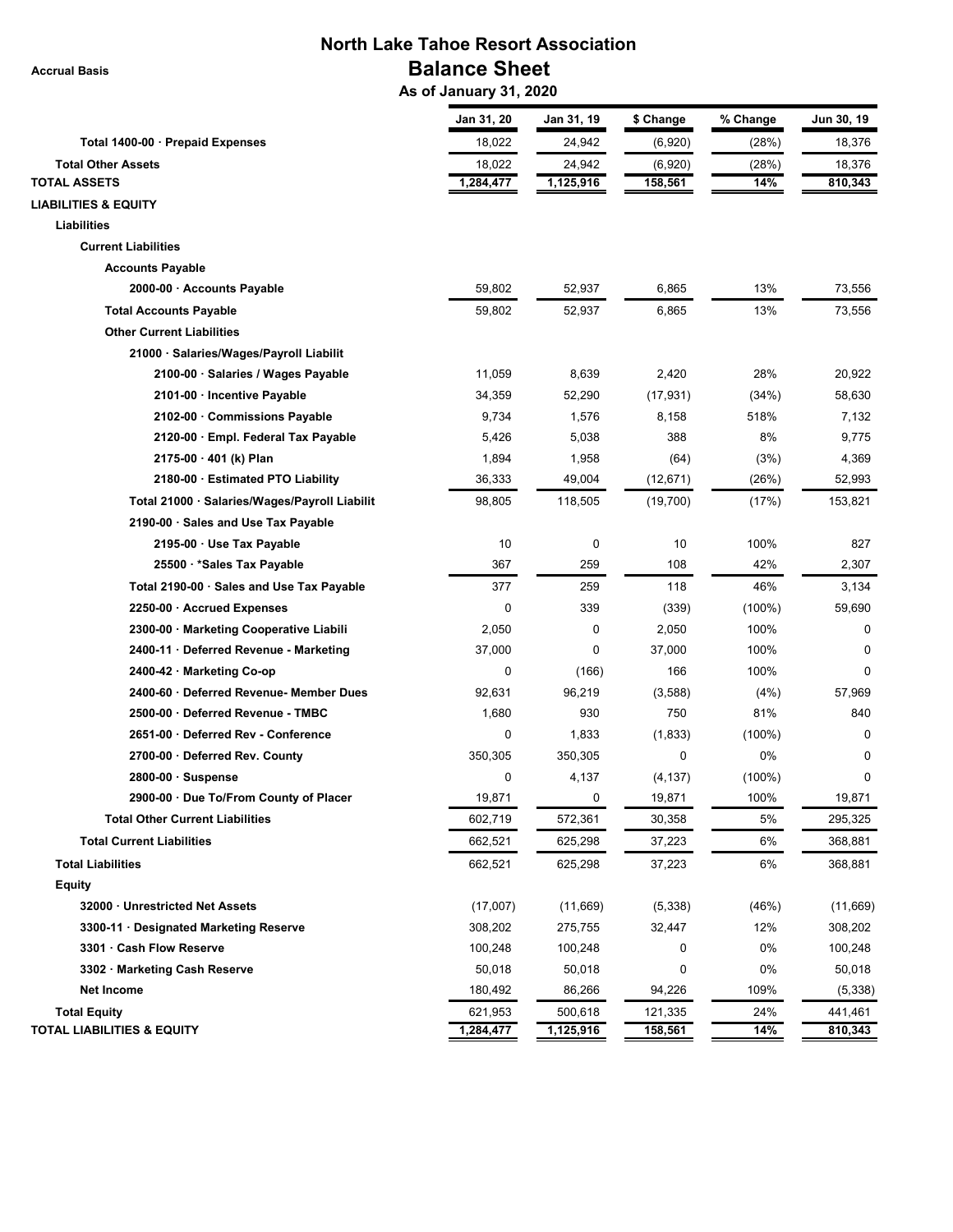## North Lake Tahoe Resort Association Profit & Loss Prev Year Comparison

.<br>2020 July 2019 through January 2020 July 2019 through January 2020

|                                                                           | Jul '19 - Jan 20 | Jul '18 - Jan 19 | \$ Change             | % Change           |
|---------------------------------------------------------------------------|------------------|------------------|-----------------------|--------------------|
| <b>Ordinary Income/Expense</b>                                            |                  |                  |                       |                    |
| Income<br>4050-00 County of Placer TOT Funding                            | 2,306,693        | 2,165,349        | 141,343               | 7%                 |
| 4200-00 · Membership Dues Revenue                                         | 78,445           | 77,813           | 632                   | 1%                 |
| 4205-00 · Conference Dues                                                 | $\Omega$         | 4,996            | $-4,996$              | $-100%$            |
| 4250-00 · Revenues-Membership Activities                                  |                  |                  |                       |                    |
| 4250-02 · Chamber Events<br>4250-03 · Summer/Winter Rec Luncheon          | 0<br>$\Omega$    | 1,684<br>2,622   | $-1,684$<br>$-2,622$  | $-100%$<br>$-100%$ |
| 4251-00 · Tues AM Breakfast Club                                          |                  |                  |                       |                    |
| 4251-01 · Tues AM Breakfast Club Sponsors                                 | 3,325            | 2,000            | 1,325                 | 66%                |
| 4251-00 · Tues AM Breakfast Club - Other                                  | 3,480            | 3,641            | $-161$                | $-4%$              |
| Total 4251-00 · Tues AM Breakfast Club                                    | 6,805            | 5,641            | 1,164                 | 21%                |
| 4250-00 · Revenues-Membership Activities - Other                          | 5,936            | 3,733            | 2,203                 | 59%                |
| Total 4250-00 · Revenues-Membership Activities                            | 12,741           | 13,680           | -939                  | -7%                |
| 4252-00 · Sponsorships                                                    | 0                | 600              | $-600$                | $-100%$            |
| 4253-00 · Revenue- Other                                                  | 1,000            | 6                | 994                   | 16,567%            |
| 4350-00 · Special Events (Marketing)                                      | 0                | $\mathbf 0$      | 0                     | 0%                 |
| 4600-00 Commissions<br>4601-00 · Commissions - South Shore                | 10,138           | 8,417            | 1,721                 | 21%                |
| 4600-00 · Commissions - Other                                             | 34,545           | 30,537           | 4,009                 | 13%                |
| Total 4600-00 · Commissions                                               | 44,684           |                  |                       | 15%                |
|                                                                           |                  | 38,954           | 5,730                 |                    |
| 46000 · Merchandise Sales                                                 |                  |                  |                       |                    |
| 4502-00 · Non-Retail VIC income<br>46000 · Merchandise Sales - Other      | 6,836<br>67,575  | 2,959<br>69,232  | 3,876<br>$-1,656$     | 131%<br>$-2%$      |
| Total 46000 · Merchandise Sales                                           |                  |                  |                       | 3%                 |
|                                                                           | 74,411           | 72,191           | 2,220                 |                    |
| <b>Total Income</b>                                                       | 2,517,973        | 2.373.589        | 144,383               | 6%                 |
| <b>Gross Profit</b>                                                       | 2,517,973        | 2,373,589        | 144,383               | 6%                 |
| <b>Expense</b>                                                            |                  |                  |                       |                    |
| 5000-00 · Salaries & Wages<br>5000-01 · In-Market Administration          | 0                | 0                | 0                     | 0%                 |
| 5010-00 · Sales Commissions                                               | 15,302           | 12,841           | 2,462                 | 19%                |
| $5020-00 \cdot P/R$ - Tax Expense                                         | 43,938           | 51,178           | $-7,240$              | $-14%$             |
| 5030-00 · P/R - Health Insurance Expense                                  | 75,788           | 70,404           | 5,384                 | 8%                 |
| 5040-00 · P/R - Workmans Comp                                             | 5,829            | 5,087            | 743                   | 15%                |
| 5060-00 $\cdot$ 401 (k)                                                   | 20,304           | 22,071           | $-1,768$              | $-8%$              |
| 5070-00 Other Benefits and Expenses<br>5000-00 · Salaries & Wages - Other | 2,109<br>484,742 | 2,608<br>620,938 | $-499$<br>$-136, 197$ | -19%<br>$-22%$     |
| Total 5000-00 · Salaries & Wages                                          | 648,012          | 785.127          | $-137,115$            | $-18%$             |
| $5100-00 \cdot$ Rent                                                      |                  |                  |                       |                    |
| $5110-00 \cdot$ Utilities                                                 | 6,113            | 6,559            | -446                  | $-7%$              |
| 5140-00 · Repairs & Maintenance                                           | 4,423            | 3,588            | 835                   | 23%                |
| 5150-00 Office - Cleaning                                                 | 5,000            | 3,540            | 1,460                 | 41%                |
| $5100-00 \cdot$ Rent - Other                                              | 91,427           | 89,386           | 2,041                 | 2%                 |
| Total 5100-00 · Rent                                                      | 106,963          | 103,072          | 3,890                 | 4%                 |
| $5310-00 \cdot$ Telephone                                                 |                  |                  |                       |                    |
| 5320-00 · Telephone                                                       | 13,305           | 16,476           | $-3,170$              | $-19%$             |
| 5350-00 · Internet                                                        | 0                | 25               | -25                   | $-100%$            |
| Total 5310-00 · Telephone                                                 | 13,305           | 16,501           | $-3,195$              | $-19%$             |
| 5420-00 · Mail - USPS                                                     |                  |                  |                       |                    |
| 5480-00 · Mail - Fed Ex<br>5420-00 · Mail - USPS - Other                  | 0<br>1,017       | 84<br>1,425      | -84<br>$-408$         | $-100%$<br>$-29%$  |
|                                                                           |                  |                  |                       |                    |
| Total 5420-00 · Mail - USPS                                               | 1,017            | 1,509            | $-492$                | -33%               |
| 5510-00 · Insurance/Bonding                                               | 9,135            | 4,124            | 5,011                 | 122%               |
| $5520-00 \cdot$ Supplies<br>5525-00 · Supplies- Computer <\$1000          | 595              | 4,144            | $-3,549$              | -86%               |
| 5520-00 · Supplies - Other                                                | 10,844           | 8,662            | 2,181                 | 25%                |
| Total 5520-00 $\cdot$ Supplies                                            | 11,439           | 12,806           | $-1,368$              | $-11%$             |
| 5610-00 Depreciation                                                      | 826              | 1,043            | $-218$                | $-21%$             |
| 5700-00 · Equipment Support & Maintenance                                 | 11,720           | 2,104            | 9,616                 | 457%               |
| 5710-00 · Taxes, Licenses & Fees                                          | 7,728            | 6,291            | 1,437                 | 23%                |
| 5740-00 · Equipment Rental/Leasing                                        | 8,078            | 8,768            | -691                  | $-8%$              |
| 5800-00 · Training Seminars                                               | 2,207            | 5,079            | $-2,872$              | $-57%$             |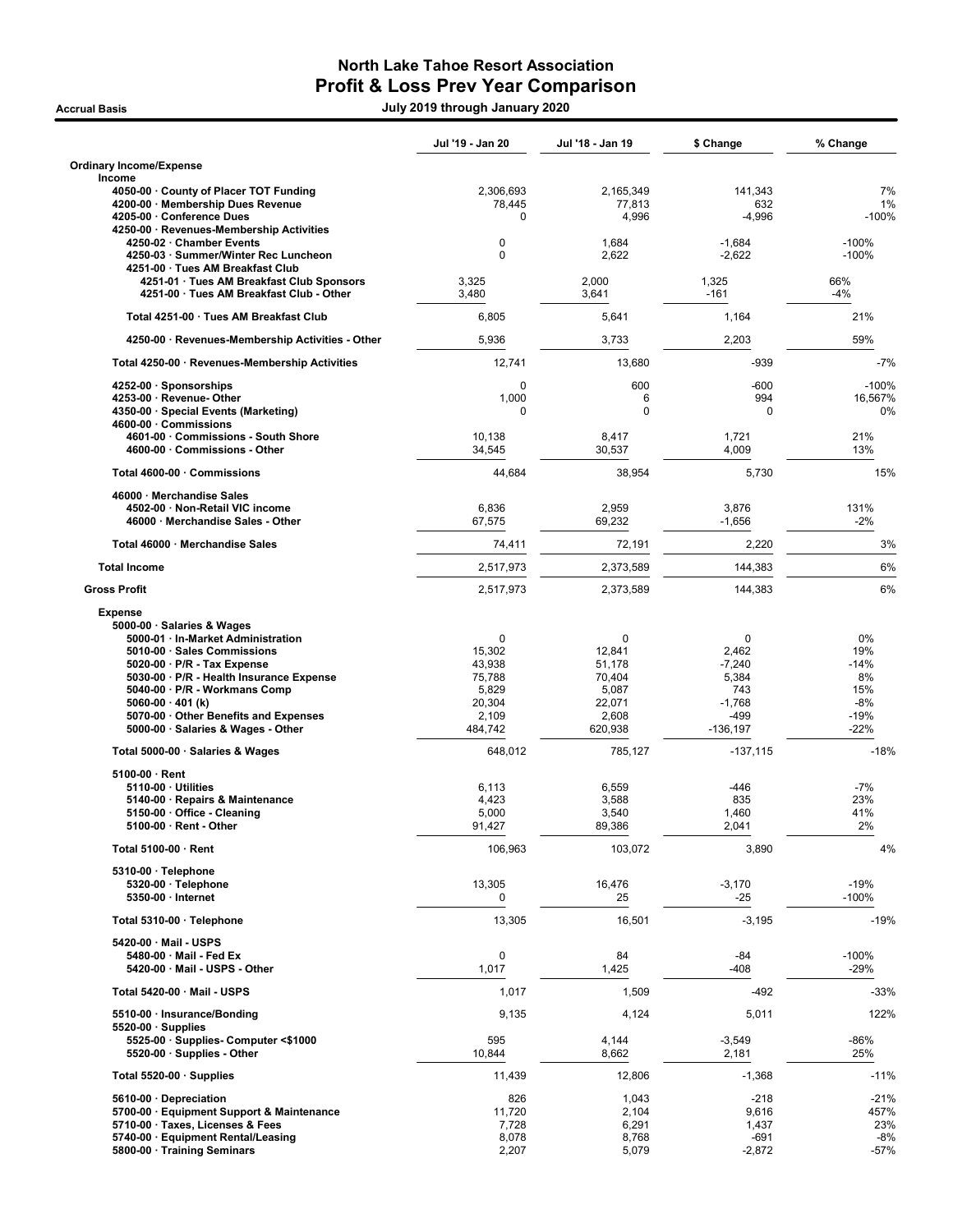## North Lake Tahoe Resort Association Profit & Loss Prev Year Comparison

.<br>2020 July 2019 through January 2020 July 2019 through January 2020

|                                                                                      | Jul '19 - Jan 20 | Jul '18 - Jan 19  | \$ Change         | % Change         |
|--------------------------------------------------------------------------------------|------------------|-------------------|-------------------|------------------|
| 5850-00 · Artist of Month - Commissions                                              | 9,287            | 1,894             | 7,392             | 390%             |
| 5900-00 · Professional Fees                                                          |                  |                   |                   |                  |
| 5910-00 · Professional Fees - Attorneys<br>5920-00 · Professional Fees - Accountant  | 3,660<br>18,800  | 960<br>21,000     | 2,700<br>$-2,200$ | 281%<br>$-11%$   |
| 5921-00 · Professional Fees - Other                                                  | 69,098           | 0                 | 69,098            | 100%             |
| Total 5900-00 · Professional Fees                                                    | 91,558           | 21,960            | 69,598            | 317%             |
| 5941-00 · Research & Planning                                                        | $\pmb{0}$        | 18,720            | $-18,720$         | $-100%$          |
| $6020-00 \cdot$ Programs<br>6016-00 · Special Event Partnership                      | 2,500            | 5,500             | $-3,000$          | -55%             |
| Total 6020-00 · Programs                                                             | 2,500            | 5,500             | $-3,000$          | -55%             |
| $6420-00 \cdot$ Events                                                               |                  |                   |                   |                  |
| 6420-01 · Sponsorships<br>6023-00 · Autumn Food & Wine                               | 34,668           | 34,278            | 391               | 1%               |
| 6421-04 · Broken Arrow Skyrace                                                       | 0                | 20,000            | $-20,000$         | $-100%$          |
| $6421-06 \cdot$ Spartan                                                              | 254,019          | 254,000           | 19                | 0%               |
| 6421-08 · Tough Mudder                                                               | 0                | 13,000            | $-13,000$         | $-100%$          |
| 6421-10 · WinterWonderGrass - Tahoe<br>6421-16 · Mountain Travel Symposium           | 17,680<br>5,525  | 47<br>$\mathbf 0$ | 17,633<br>5,525   | 37,145%<br>100%  |
| Total 6420-01 · Sponsorships                                                         | 311,892          | 321,325           | $-9,433$          | $-3%$            |
| 6421-00 · New Event Development                                                      | 220              | 800               | -580              | $-73%$           |
| 6422-00 · Event Media                                                                | $\mathbf 0$      | 0                 | 0                 | 0%               |
| 6424-00 · Event Operation Expenses                                                   | 1,617            | 2,514             | -897              | $-36%$           |
| Total 6420-00 · Events                                                               | 313,729          | 324,639           | $-10,910$         | $-3%$            |
| 6423-00 · Membership Activities                                                      |                  |                   |                   |                  |
| 6434-00 · Community Awards Dinner                                                    | 6,140            | $\mathbf 0$       | 6,140             | 100%             |
| 6436-00 · Membership - Wnt/Sum Rec Lunch<br>6437-00 · Tuesday Morning Breakfast Club | 633<br>2,211     | 3,469<br>2,550    | $-2,836$<br>-339  | $-82%$<br>$-13%$ |
| 6441-00 · Membership - Miscellaneous Exp                                             | $\Omega$         | 60                | -60               | $-100%$          |
| 6442-00 · Public Relations/Website                                                   | 3,464            | 7,340             | $-3,876$          | $-53%$           |
| $6444-00 \cdot Trades$<br>6423-00 · Membership Activities - Other                    | 0<br>1,129       | 0<br>5,492        | 0<br>$-4,363$     | 0%<br>$-79%$     |
| Total 6423-00 · Membership Activities                                                | 13,577           | 18,911            | $-5,334$          | -28%             |
| 6730-00 · Marketing Cooperative/Media                                                | 990,140          | 851,567           | 138,573           | 16%              |
| 6740-00 · Media/Collateral/Production                                                | 384              | 1,278             | -894              | -70%             |
| 6742-00 · Non-NLT Co-Op Marketing Program                                            | 8,779            | 22,201            | $-13,422$         | $-61%$           |
| 6743-00 · BACC Marketing Programs<br>$6743-01 \cdot$ Shop Local                      | 7,900            | 7,132             | 768               | 11%              |
| 6743-03 · Touch Lake Tahoe                                                           | 10,334           | 0                 | 10,334            | 100%             |
| $6743-04 \cdot$ High Notes                                                           | 0                | 0                 | 0                 | 0%               |
| 6743-05 · Peak Your Adventure                                                        | $\mathbf 0$      | 1,000             | $-1,000$          | $-100%$          |
| Total 6743-00 · BACC Marketing Programs                                              | 18,234           | 8,132             | 10,102            | 124%             |
| 7500-00 · Trade Shows/Travel<br>8100-00 · Cost of Goods Sold                         | 593              | 383               | 210               | 55%              |
| 51100 · Freight and Shipping Costs                                                   | 754              | 877               | $-124$            | $-14%$           |
| 52500 · Purchase Discounts                                                           | $-1$             | -40               | 40                | 99%              |
| 59900 · POS Inventory Adjustments<br>8100-00 · Cost of Goods Sold - Other            | 351<br>34,884    | 36<br>37,236      | 315<br>$-2,352$   | 871%<br>$-6%$    |
| Total 8100-00 · Cost of Goods Sold                                                   | 35,988           | 38,110            | $-2,122$          | -6%              |
| 8200-00 · Associate Relations                                                        | 993              | 2,043             | $-1,050$          | $-51%$           |
| 8300-00 · Board Functions                                                            | 17,058           | 6,018             | 11,041            | 184%             |
| 8500-00 · Credit Card Fees                                                           | 4,062            | 4,049             | 13                | 0%               |
| 8700-00 · Automobile Expenses                                                        | 1,741            | 3,295             | $-1,555$          | $-47%$           |
| 8750-00 · Meals/Meetings<br>8810-00 · Dues & Subscriptions                           | 1,145<br>4,714   | 2,296<br>4,778    | $-1,151$<br>$-64$ | $-50%$<br>$-1%$  |
| 8910-00 · Travel                                                                     | 0                | 704               | $-704$            | $-100%$          |
| 8920-00 · Bad Debt                                                                   | 2,735            | 4,583             | $-1,848$          | -40%             |
| <b>Total Expense</b>                                                                 | 2,337,644        | 2,287,486         | 50,158            | 2%               |
| <b>Net Ordinary Income</b>                                                           | 180,329          | 86,103            | 94,225            | 109%             |
| <b>Other Income/Expense</b><br><b>Other Income</b>                                   |                  |                   |                   |                  |
| 4700-00 · Revenues- Interest & Investment                                            | 163              | 163               | 0                 | 0%               |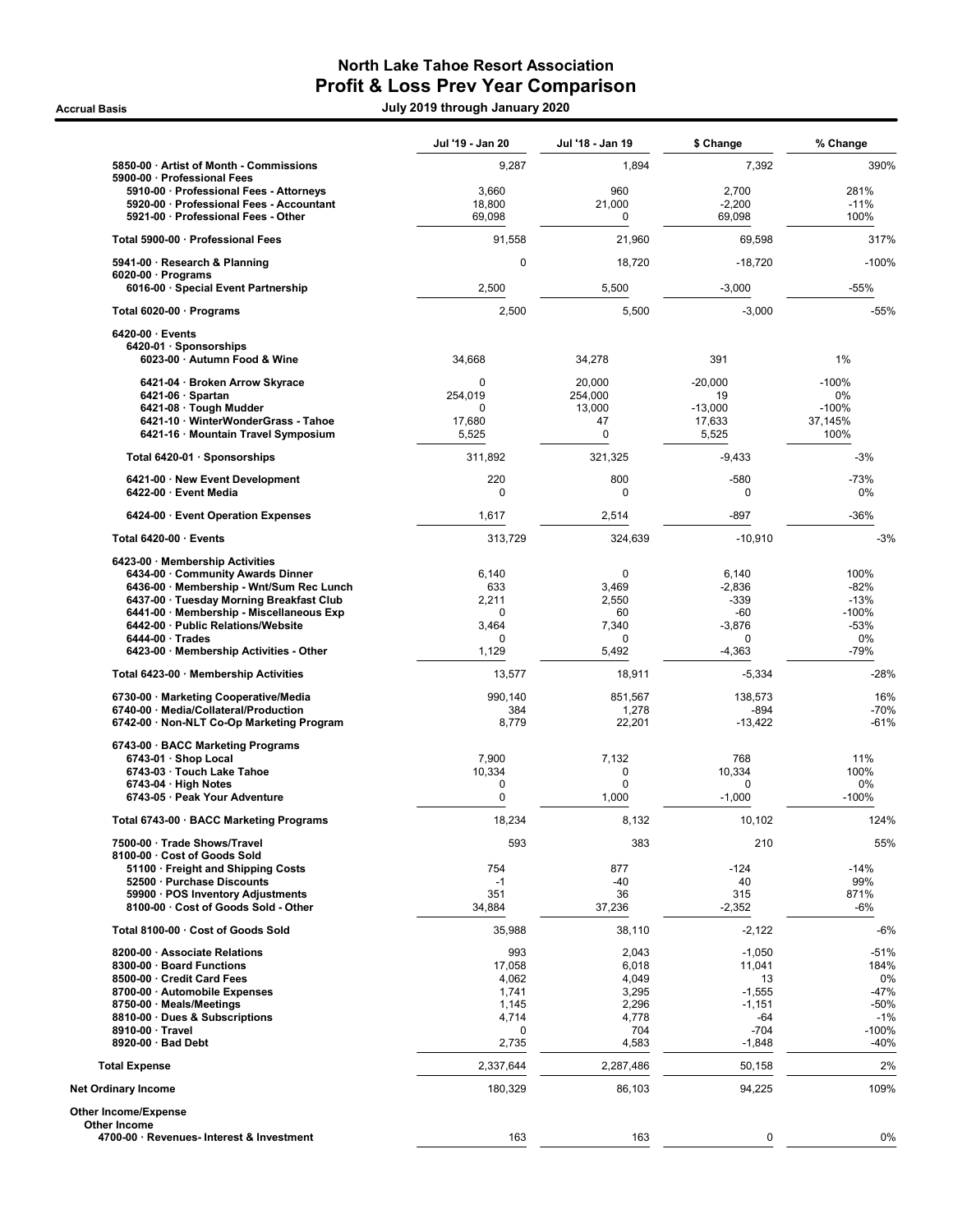### North Lake Tahoe Resort Association Profit & Loss Prev Year Comparison .<br>2020 July 2019 through January 2020 July 2019 through January 2020

| Jul '19 - Jan 20 | Jul '18 - Jan 19 | \$ Change | % Change |
|------------------|------------------|-----------|----------|
| 163              | 163              |           | 0%       |
|                  |                  |           |          |
|                  |                  | ŋ         | 0%       |
| O                | 0                | 0         | 0%       |
| 0                | 0                | 0         | 0%       |
| 163              | 163              | 0         | 0%       |
| 180,492          | 86,266           | 94,226    | 109%     |
|                  |                  |           |          |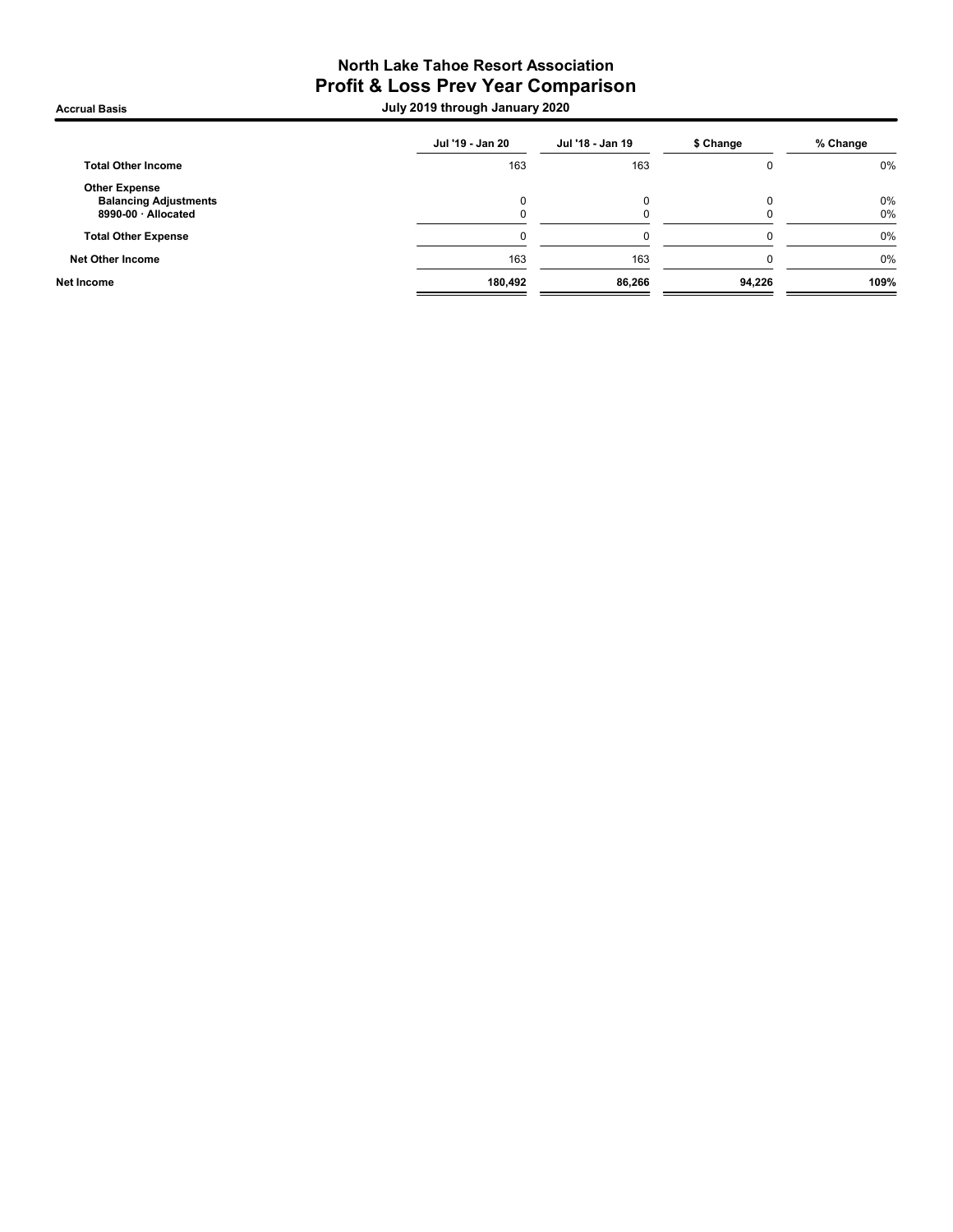| <b>All Departments</b><br><b>Accrual Basis</b>                                                                                                                                                                                                                                                                                           |                                                                         |                                                                 |                                                                         |                                                                        |                                                                         |                                                                                      |                                                                             |  |  |
|------------------------------------------------------------------------------------------------------------------------------------------------------------------------------------------------------------------------------------------------------------------------------------------------------------------------------------------|-------------------------------------------------------------------------|-----------------------------------------------------------------|-------------------------------------------------------------------------|------------------------------------------------------------------------|-------------------------------------------------------------------------|--------------------------------------------------------------------------------------|-----------------------------------------------------------------------------|--|--|
|                                                                                                                                                                                                                                                                                                                                          | <b>Jan 20</b>                                                           | <b>Budget</b>                                                   | \$ Over Budget                                                          | Jul '19 - Jan                                                          | <b>YTD Budget</b>                                                       | \$ Over Budget                                                                       | Annual Bud                                                                  |  |  |
| <b>Ordinary Income/Expense</b>                                                                                                                                                                                                                                                                                                           |                                                                         |                                                                 |                                                                         |                                                                        |                                                                         |                                                                                      |                                                                             |  |  |
| Income<br>4050-00 County of Placer TOT Funding<br>4200-00 · Membership Dues Revenue<br>4250-00 · Revenues-Membership Activities<br>4250-01 · Community Awards                                                                                                                                                                            | 486,921<br>11,290                                                       | 531,986<br>10,833                                               | (45,065)<br>457                                                         | 2,306,693<br>78,445                                                    | 2,400,356<br>75,833                                                     | (93, 663)<br>2,611                                                                   | 3,914,430<br>130,000                                                        |  |  |
| 4250-04 · Silent Auction<br>4250-05 · Sponsorships<br>4250-01 · Community Awards - Other                                                                                                                                                                                                                                                 | $\mathbf 0$<br>0<br>0                                                   | 0<br>0<br>0                                                     | $\mathbf 0$<br>0<br>$\mathbf 0$                                         | 0<br>0<br>0                                                            | 0<br>0<br>0                                                             | 0<br>0<br>0                                                                          | 17,000<br>17,000<br>16,000                                                  |  |  |
| Total 4250-01 · Community Awards                                                                                                                                                                                                                                                                                                         | $\mathbf 0$                                                             | $\mathbf 0$                                                     | $\mathbf 0$                                                             | $\mathbf 0$                                                            | $\mathbf 0$                                                             | $\mathbf 0$                                                                          | 50,000                                                                      |  |  |
| 4250-02 · Chamber Events<br>4250-03 · Summer/Winter Rec Luncheon<br>4251-00 · Tues AM Breakfast Club                                                                                                                                                                                                                                     | 0<br>$\mathbf 0$                                                        | 0                                                               | 0                                                                       | 0<br>0                                                                 | 1,200<br>2,700                                                          | (1,200)<br>(2,700)                                                                   | 2,500<br>2,700                                                              |  |  |
| 4251-01 · Tues AM Breakfast Club Sponsors<br>4251-00 · Tues AM Breakfast Club - Other                                                                                                                                                                                                                                                    | 3,325<br>525                                                            | 3,000<br>636                                                    | 325<br>(111)                                                            | 3,325<br>3,480                                                         | 3,000<br>3,818                                                          | 325<br>(338)                                                                         | 3,000<br>7,000                                                              |  |  |
| Total 4251-00 · Tues AM Breakfast Club                                                                                                                                                                                                                                                                                                   | 3,850                                                                   | 3,636                                                           | 214                                                                     | 6,805                                                                  | 6,818                                                                   | (13)                                                                                 | 10,000                                                                      |  |  |
| 4250-00 · Revenues-Membership Activities - Other                                                                                                                                                                                                                                                                                         | 1,840                                                                   | 200                                                             | 1,640                                                                   | 5,936                                                                  | 3,200                                                                   | 2,736                                                                                | 4,000                                                                       |  |  |
| Total 4250-00 · Revenues-Membership Activities                                                                                                                                                                                                                                                                                           | 5,690                                                                   | 3,836                                                           | 1,854                                                                   | 12,741                                                                 | 13,918                                                                  | (1, 177)                                                                             | 69,200                                                                      |  |  |
| 4253-00 · Revenue-Other<br>4600-00 Commissions<br>4601-00 Commissions - South Shore                                                                                                                                                                                                                                                      | $\Omega$<br>3,575                                                       | $\Omega$                                                        | $\Omega$                                                                | 1,000<br>10,138                                                        | $\mathbf 0$<br>$\mathbf 0$                                              | 1,000<br>10,138                                                                      | $\mathbf 0$<br>$\mathbf 0$                                                  |  |  |
| 4600-00 · Commissions - Other                                                                                                                                                                                                                                                                                                            | 6,781                                                                   | 6,781                                                           | 0                                                                       | 34,545                                                                 | 28,276                                                                  | 6,269                                                                                | 28,276                                                                      |  |  |
| Total 4600-00 · Commissions                                                                                                                                                                                                                                                                                                              | 10,356                                                                  | 6,781                                                           | 3,575                                                                   | 44,684                                                                 | 28,276                                                                  | 16,408                                                                               | 28,276                                                                      |  |  |
| 46000 · Merchandise Sales<br>4502-00 · Non-Retail VIC income<br>46000 · Merchandise Sales - Other                                                                                                                                                                                                                                        | 6,452<br>(1, 383)                                                       | 400<br>3,500                                                    | 6,052<br>(4, 883)                                                       | 6,836<br>67,575                                                        | 2,800<br>67,100                                                         | 4,036<br>475                                                                         | 4,800<br>108,100                                                            |  |  |
| Total 46000 · Merchandise Sales                                                                                                                                                                                                                                                                                                          | 5,069                                                                   | 3,900                                                           | 1,169                                                                   | 74,411                                                                 | 69,900                                                                  | 4,511                                                                                | 112,900                                                                     |  |  |
| <b>Total Income</b>                                                                                                                                                                                                                                                                                                                      | 519,326                                                                 | 557,337                                                         | (38, 011)                                                               | 2,517,973                                                              | 2,588,283                                                               | (70, 310)                                                                            | 4,254,806                                                                   |  |  |
| <b>Gross Profit</b>                                                                                                                                                                                                                                                                                                                      | 519,326                                                                 | 557,337                                                         | (38, 011)                                                               | 2,517,973                                                              | 2,588,283                                                               | (70, 310)                                                                            | 4,254,806                                                                   |  |  |
| <b>Expense</b><br>5000-00 · Salaries & Wages<br>5010-00 · Sales Commissions<br>5020-00 $\cdot$ P/R - Tax Expense<br>5030-00 · P/R - Health Insurance Expense<br>5040-00 · P/R - Workmans Comp<br>5060-00 $\cdot$ 401 (k)<br>5061-00 · 401k Profit Sharing<br>5070-00 · Other Benefits and Expenses<br>5000-00 · Salaries & Wages - Other | 3,290<br>7,528<br>9,806<br>950<br>2,600<br>$\mathbf 0$<br>182<br>73,885 | 800<br>7,379<br>11,868<br>1,194<br>3,566<br>80<br>413<br>89,142 | 2,490<br>149<br>(2,062)<br>(244)<br>(967)<br>(80)<br>(231)<br>(15, 257) | 15,302<br>43,938<br>75,788<br>5,829<br>20,304<br>0<br>2,109<br>484,742 | 5,600<br>50,451<br>83,076<br>8,252<br>24,363<br>560<br>2,893<br>608,944 | 9,702<br>(6, 513)<br>(7, 288)<br>(2, 422)<br>(4,059)<br>(560)<br>(785)<br>(124, 202) | 9,600<br>84,163<br>142,416<br>13,981<br>41,981<br>960<br>5,040<br>1.049.304 |  |  |
| Total 5000-00 · Salaries & Wages                                                                                                                                                                                                                                                                                                         | 98,241                                                                  | 114,443                                                         | (16, 203)                                                               | 648,012                                                                | 784,139                                                                 | (136, 127)                                                                           | 1,347,445                                                                   |  |  |
| $5100-00 \cdot$ Rent<br>$5110-00 \cdot$ Utilities<br>5140-00 · Repairs & Maintenance<br>5150-00 · Office - Cleaning<br>5100-00 · Rent - Other                                                                                                                                                                                            | 1,114<br>1,018<br>550<br>13,079                                         | 1,101<br>1,554<br>492<br>12,514                                 | 14<br>(536)<br>58<br>565                                                | 6,113<br>4,423<br>5,000<br>91,427                                      | 7,253<br>10,503<br>5,027<br>87,871                                      | (1, 140)<br>(6,080)<br>(27)<br>3,556                                                 | 12,899<br>21,938<br>10,362<br>151,529                                       |  |  |
| Total 5100-00 · Rent                                                                                                                                                                                                                                                                                                                     | 15,762                                                                  | 15,661                                                          | 101                                                                     | 106,963                                                                | 110,654                                                                 | (3,691)                                                                              | 196,728                                                                     |  |  |
| 5310-00 · Telephone<br>5320-00 · Telephone                                                                                                                                                                                                                                                                                               | 2,608                                                                   | 2,027                                                           | 581                                                                     | 13,305                                                                 | 14,524                                                                  | (1, 219)                                                                             | 24,134                                                                      |  |  |
| Total 5310-00 · Telephone                                                                                                                                                                                                                                                                                                                | 2,608                                                                   | 2,027                                                           | 581                                                                     | 13,305                                                                 | 14,524                                                                  | (1,219)                                                                              | 24,134                                                                      |  |  |
| 5420-00 · Mail - USPS                                                                                                                                                                                                                                                                                                                    | 100                                                                     | 213                                                             | (113)                                                                   | 1,017                                                                  | 1,511                                                                   | (494)                                                                                | 2,578                                                                       |  |  |
| 5510-00 · Insurance/Bonding<br>$5520-00 \cdot$ Supplies<br>5525-00 · Supplies- Computer <\$1000                                                                                                                                                                                                                                          | 1,123<br>10                                                             | 795<br>435                                                      | 328<br>(425)                                                            | 9,135<br>595                                                           | 5,629<br>7,339                                                          | 3,506<br>(6,744)                                                                     | 9,604<br>10,442                                                             |  |  |
| 5520-00 · Supplies - Other                                                                                                                                                                                                                                                                                                               | 854                                                                     | 1,405                                                           | (550)                                                                   | 10,844                                                                 | 20,448                                                                  | (9,605)                                                                              | 29,248                                                                      |  |  |
| Total 5520-00 · Supplies<br>5610-00 · Depreciation                                                                                                                                                                                                                                                                                       | 864<br>118                                                              | 1,839<br>158                                                    | (975)                                                                   | 11,439<br>826                                                          | 27,787                                                                  | (16, 348)                                                                            | 39,690                                                                      |  |  |
| 5700-00 · Equipment Support & Maintenance<br>5710-00 · Taxes, Licenses & Fees<br>5740-00 · Equipment Rental/Leasing<br>5800-00 · Training Seminars<br>5850-00 · Artist of Month - Commissions<br>5900-00 · Professional Fees<br>5910-00 · Professional Fees - Attorneys                                                                  | 152<br>1,982<br>2,616<br>952<br>6,665<br>940                            | 2,596<br>1,062<br>1,275<br>421<br>360<br>725                    | (40)<br>(2, 444)<br>920<br>1,342<br>531<br>6,305<br>215                 | 11,720<br>7,728<br>8,078<br>2,207<br>9,287<br>3,660                    | 1,102<br>17,452<br>7,587<br>8,900<br>7,152<br>2,520<br>5,075            | (276)<br>(5, 732)<br>141<br>(823)<br>(4, 945)<br>6,767<br>(1, 415)                   | 1,656<br>29,952<br>12,895<br>15,104<br>12,835<br>4,320<br>9,000             |  |  |
| 5920-00 · Professional Fees - Accountant<br>5921-00 · Professional Fees - Other                                                                                                                                                                                                                                                          | 0<br>10,200                                                             | 0<br>1,983                                                      | $\Omega$<br>8,217                                                       | 18,800<br>69,098                                                       | 22,400<br>68,883                                                        | (3,600)<br>215                                                                       | 24,900<br>81,800                                                            |  |  |
| Total 5900-00 · Professional Fees                                                                                                                                                                                                                                                                                                        | 11,140                                                                  | 2,708                                                           | 8,432                                                                   | 91,558                                                                 | 96,358                                                                  | (4,800)                                                                              | 115,700                                                                     |  |  |
| 5941-00 · Research & Planning<br>$6020-00 \cdot$ Programs                                                                                                                                                                                                                                                                                | $\mathbf 0$                                                             | 1,800                                                           | (1,800)                                                                 | 0                                                                      | 12,600                                                                  | (12,600)                                                                             | 21,600                                                                      |  |  |
| 6016-00 · Special Event Partnership<br>6018-00 · Business Assoc. Grants                                                                                                                                                                                                                                                                  | 2,500<br>0                                                              | 10,000<br>0                                                     | (7,500)<br>$\Omega$                                                     | 2,500<br>0                                                             | 10,000<br>0                                                             | (7,500)<br>0                                                                         | 50,000<br>30,000                                                            |  |  |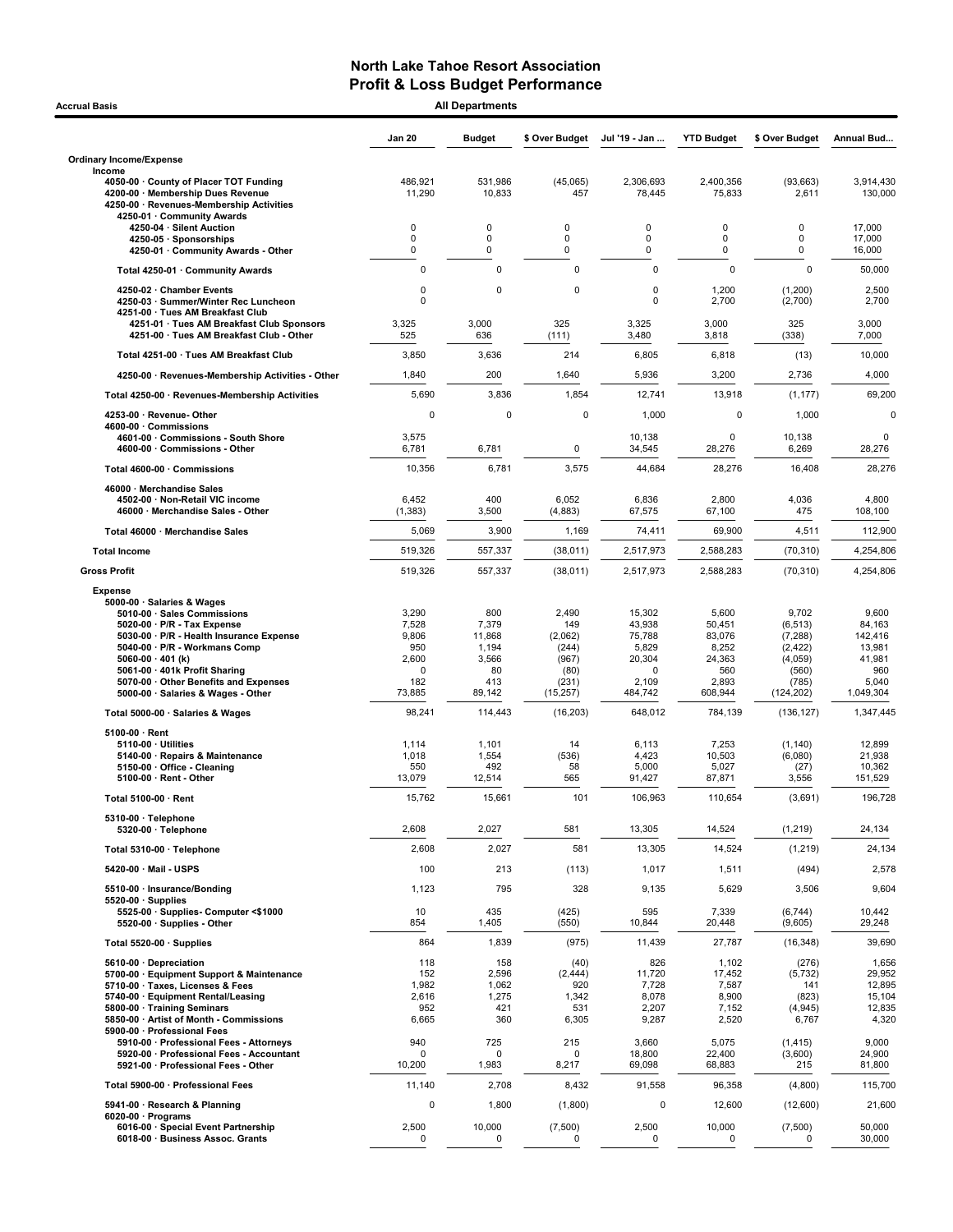Accrual Basis **Accrual Basis All Departments** 

|                                                                                    | <b>Jan 20</b>   | <b>Budget</b>         | \$ Over Budget             | Jul '19 - Jan              | <b>YTD Budget</b>     | \$ Over Budget          | Annual Bud       |
|------------------------------------------------------------------------------------|-----------------|-----------------------|----------------------------|----------------------------|-----------------------|-------------------------|------------------|
| Total 6020-00 · Programs                                                           | 2,500           | 10,000                | (7,500)                    | 2,500                      | 10,000                | (7,500)                 | 80,000           |
| $6420-00 \cdot$ Events<br>6420-01 · Sponsorships                                   |                 |                       |                            |                            |                       |                         |                  |
| 6023-00 · Autumn Food & Wine                                                       | 0               |                       |                            | 34,668                     | 37,495                | (2,827)                 | 37,495           |
| 6421-01 · 4th of July Fireworks<br>6421-04 · Broken Arrow Skyrace                  | 0<br>$\Omega$   | 0<br>$\mathbf 0$      | 0<br>0                     | $\mathbf 0$<br>$\mathbf 0$ | $\mathbf 0$<br>25,000 | $\Omega$<br>(25,000)    | 20,000<br>25,400 |
| $6421-06 \cdot$ Spartan                                                            | $\Omega$        |                       |                            | 254,019                    | 254,400               | (381)                   | 254,400          |
| 6421-07 · Tahoe Lacrosse Tournament<br>6421-09 · Wanderlust                        | 0<br>$\Omega$   | $\mathbf 0$<br>30,000 | $\mathbf 0$<br>(30,000)    | 0<br>0                     | $\mathbf 0$<br>30,500 | $\Omega$<br>(30, 500)   | 6,000<br>37,500  |
| 6421-10 · WinterWonderGrass - Tahoe                                                | 17,500          | 400                   | 17,100                     | 17,680                     | 400                   | 17,280                  | 21,900           |
| 6421-16 · Mountain Travel Symposium                                                | 525             | 0                     | 525                        | 5,525                      | 0                     | 5,525                   | 75,000           |
| Total 6420-01 · Sponsorships                                                       | 18,025          | 30,400                | (12, 375)                  | 311,892                    | 347,795               | (35, 903)               | 477,695          |
| 6421-00 · New Event Development<br>6424-00 · Event Operation Expenses              | 0<br>0          | 2,500<br>667          | (2,500)<br>(667)           | 220<br>1,617               | 17,500<br>4,669       | (17, 280)<br>(3,052)    | 30,000<br>8,000  |
| Total 6420-00 · Events                                                             | 18,025          | 33,567                | (15, 542)                  | 313,729                    | 369,964               | (56, 235)               | 515,695          |
| 6423-00 · Membership Activities                                                    |                 |                       |                            |                            |                       |                         |                  |
| 6434-00 Community Awards Dinner<br>6436-00 · Membership - Wnt/Sum Rec Lunch        | 0<br>0          | 0<br>0                | $\mathbf 0$<br>$\mathbf 0$ | 6,140<br>633               | $\mathbf 0$<br>3,500  | 6,140<br>(2,867)        | 27,500<br>5,000  |
| 6437-00 · Tuesday Morning Breakfast Club                                           | 0               | 545                   | (545)                      | 2,211                      | 3,273                 | (1,062)                 | 6,000            |
| 6442-00 · Public Relations/Website<br>6423-00 · Membership Activities - Other      | 461<br>0        | 417<br>200            | 44<br>(200)                | 3,464<br>1,129             | 2,917<br>4,350        | 547<br>(3,221)          | 5,000<br>8,500   |
| Total 6423-00 · Membership Activities                                              | 461             | 1,162                 | (701)                      | 13,577                     | 14,039                | (463)                   | 52,000           |
| 6730-00 · Marketing Cooperative/Media                                              | 352,164         | 352,164               | $\pmb{0}$                  | 990,140                    | 990,140               | $\pmb{0}$               | 1,503,362        |
| 6740-00 · Media/Collateral/Production<br>6742 00 · Non-NLT Co-Op Marketing Program | 384<br>2,664    | $\mathbf 0$<br>2,000  | 384<br>664                 | 384<br>8,779               | 1,500<br>15,910       | (1, 116)<br>(7, 131)    | 3,000<br>27,910  |
| 6743-00 · BACC Marketing Programs                                                  |                 |                       |                            |                            |                       |                         |                  |
| 6743-01 · Shop Local<br>6743-03 · Touch Lake Tahoe                                 | 2,450<br>10,334 | 0<br>0                | 2,450<br>10,334            | 7,900<br>10,334            | 7,132<br>0            | 768<br>10,334           | 20,000<br>20,000 |
| $6743-04 \cdot$ High Notes                                                         | 0               | 0                     | $\mathbf 0$                | $\mathbf 0$                | $\mathbf 0$           | $\Omega$                | 20,000           |
| 6743-05 · Peak Your Adventure                                                      | 0               | 0                     | 0                          | 0                          | 1,000                 | (1,000)                 | 20,000           |
| Total 6743-00 · BACC Marketing Programs                                            | 12,784          | $\mathbf 0$           | 12,784                     | 18,234                     | 8,132                 | 10,102                  | 80,000           |
| 7500-00 · Trade Shows/Travel<br>8100-00 · Cost of Goods Sold                       | 593             | 1,500                 | (907)                      | 593                        | 3,000                 | (2, 407)                | 3,000            |
| 51100 · Freight and Shipping Costs                                                 | 0<br>0          | 50                    | (50)                       | 754                        | 850                   | (96)                    | 1,190            |
| 52500 · Purchase Discounts<br>59900 · POS Inventory Adjustments                    | 234             |                       |                            | (1)<br>351                 |                       |                         |                  |
| 8100-00 · Cost of Goods Sold - Other                                               | (2,845)         | 1,750                 | (4, 595)                   | 34,884                     | 33,550                | 1,334                   | 54,050           |
| Total 8100-00 · Cost of Goods Sold                                                 | (2,611)         | 1,800                 | (4, 411)                   | 35,988                     | 34,400                | 1,588                   | 55,240           |
| 8200-00 · Associate Relations                                                      | 53              | 648                   | (595)                      | 993                        | 4,536                 | (3, 543)                | 7,756            |
| 8300-00 · Board Functions<br>8500-00 · Credit Card Fees                            | 7,847<br>540    | 250<br>319            | 7,597<br>221               | 17,058<br>4,062            | 4,000<br>3,721        | 13,058<br>341           | 5,950<br>7,454   |
| 8600-00 · Additional Opportunites                                                  | 0               | 3,500                 | (3,500)                    | $\Omega$                   | 14,591                | (14, 591)               | 32,091           |
| 8700-00 · Automobile Expenses                                                      | 378             | 493                   | (115)                      | 1,741                      | 3,773                 | (2,032)                 | 6,285            |
| 8750-00 · Meals/Meetings<br>8810-00 · Dues & Subscriptions                         | 101<br>521      | 461<br>616            | (359)<br>(95)              | 1,145<br>4,714             | 3,230<br>4,411        | (2,085)<br>303          | 5,534<br>7,490   |
| 8910-00 · Travel                                                                   | $\mathbf 0$     | 500                   | (500)                      | 0                          | 2,800                 | (2,800)                 | 7,800            |
| 8920-00 · Bad Debt                                                                 | 597             | $\mathbf 0$           | 597                        | 2,735                      | $\mathbf 0$           | 2,735                   | 0                |
| <b>Total Expense</b>                                                               | 539,324         | 554,337               | (15, 013)                  | 2,337,644                  | 2,586,061             | (248, 417)              | 4,234,808        |
| <b>Net Ordinary Income</b>                                                         | (19,998)        | 3,000                 | (22,998)                   | 180,329                    | 2,222                 | 178,107                 | 19,998           |
| Other Income/Expense<br>Other Income<br>4700-00 · Revenues- Interest & Investment  | 24              |                       |                            | 163                        |                       |                         |                  |
| <b>Total Other Income</b>                                                          | 24              |                       |                            | 163                        |                       |                         |                  |
| <b>Other Expense</b><br>8990-00 · Allocated                                        | 0               |                       |                            | 0                          |                       | 2                       | $\mathbf 0$      |
| <b>Total Other Expense</b>                                                         | 0               | (1)<br>(1)            | 1                          | $\mathbf 0$                | (2)<br>(2)            | $\overline{\mathbf{c}}$ | 0                |
| <b>Net Other Income</b>                                                            | 24              | $\overline{1}$        | 23                         | 163                        | $\sqrt{2}$            | 161                     | 0                |
| Net Income                                                                         | (19, 975)       | 3,001                 | (22, 975)                  | 180,492                    | 2,224                 | 178,268                 | 19,998           |
|                                                                                    |                 |                       |                            |                            |                       |                         |                  |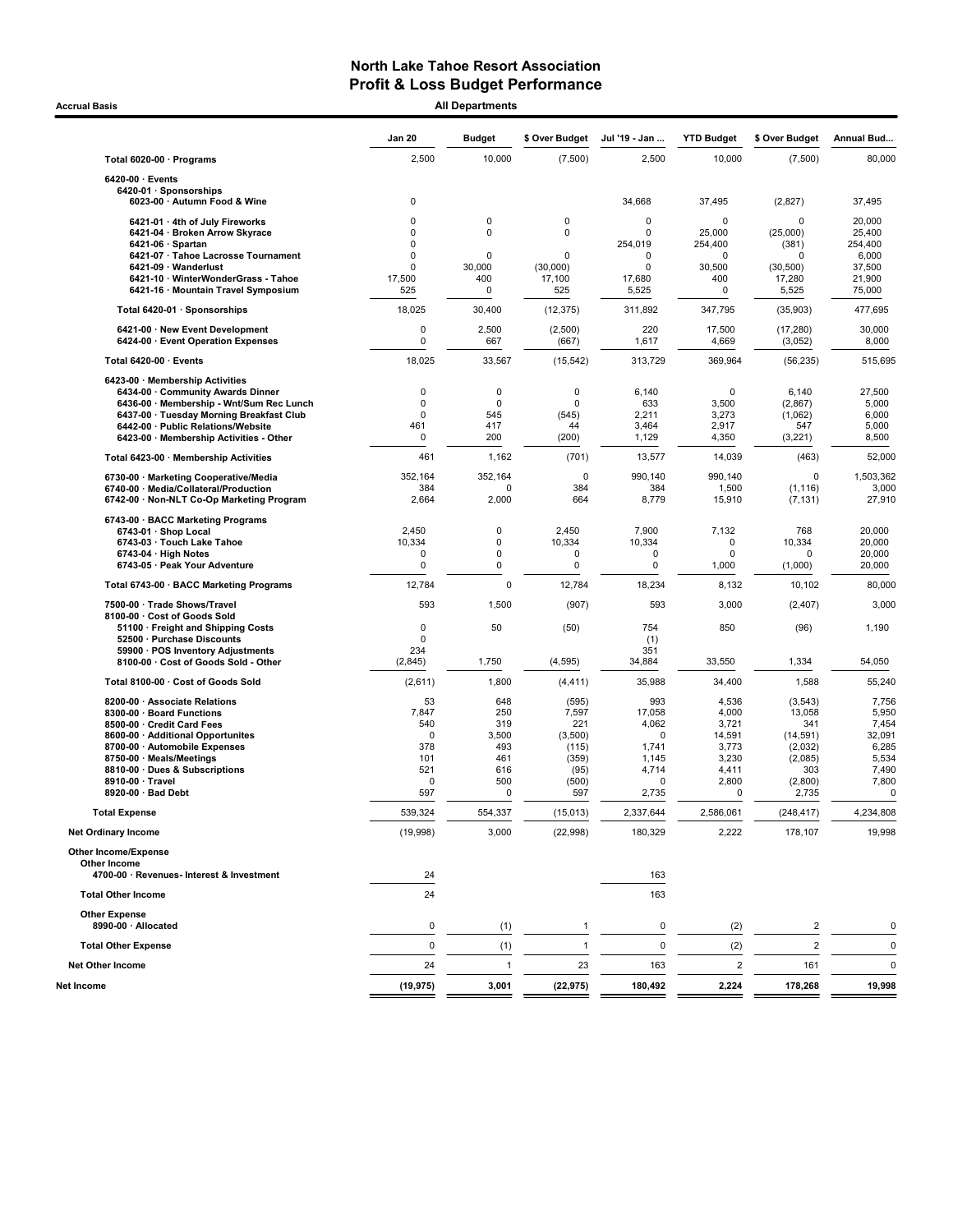|                                                                         | <b>Jan 20</b>          | <b>Budget</b>            | \$ Over Budget     | Jul '19 - Jan 20         | <b>YTD Budget</b>     | \$ Over Budget       | <b>Annual Budget</b> |
|-------------------------------------------------------------------------|------------------------|--------------------------|--------------------|--------------------------|-----------------------|----------------------|----------------------|
| <b>Ordinary Income/Expense</b><br>Income                                |                        |                          |                    |                          |                       |                      |                      |
| 4050-00 · County of Placer TOT Funding<br>4253-00 · Revenue- Other      | 422,058<br>$\mathbf 0$ | 467,125                  | (45,067)           | 1,781,860<br>1,000       | 1,875,527             | (93, 667)            | 3,044,007            |
| <b>Total Income</b>                                                     | 422,058                | 467,125                  | (45,067)           | 1,782,860                | 1,875,527             | (92, 667)            | 3,044,007            |
| <b>Gross Profit</b>                                                     | 422,058                | 467,125                  | (45,067)           | 1,782,860                | 1,875,527             | (92, 667)            | 3,044,007            |
| <b>Expense</b>                                                          |                        |                          |                    |                          |                       |                      |                      |
| 5000-00 · Salaries & Wages<br>5000-01 · In-Market Administration        | 1,375                  | 1,375                    | $\mathbf 0$        | 9,625                    | 9,625                 | 0                    | 16,500               |
| 5020-00 · P/R - Tax Expense<br>5030-00 · P/R - Health Insurance Expense | 2,813<br>4,208         | 2,037<br>3,667           | 776<br>541         | 13,572<br>29,582         | 14,262<br>25,669      | (689)<br>3,913       | 21,537<br>44,004     |
| 5040-00 · P/R - Workmans Comp                                           | 190                    | 178                      | 12                 | 979                      | 1,248                 | (269)                | 2,139                |
| 5060-00 $\cdot$ 401 (k)<br>5070-00 · Other Benefits and Expenses        | 926<br>165             | 1,019<br>160             | (93)<br>5          | 6,095<br>765             | 7,131<br>1,120        | (1,035)<br>(355)     | 12,224<br>1,920      |
| 5000-00 · Salaries & Wages - Other                                      | 26,320                 | 25,467                   | 853                | 164,281                  | 178,269               | (13,988)             | 305,604              |
| Total 5000-00 · Salaries & Wages                                        | 35,997                 | 33,903                   | 2,094              | 224,899                  | 237,323               | (12, 424)            | 403,929              |
| $5100-00 \cdot$ Rent<br>$5110-00 \cdot$ Utilities                       | 210                    | 121                      | 89                 | 1,158                    | 964                   | 194                  | 2,001                |
| 5140-00 · Repairs & Maintenance                                         | 92                     | 90                       | $\overline{2}$     | 231                      | 250                   | (20)                 | 4,367                |
| 5150-00 Office - Cleaning<br>5100-00 · Rent - Other                     | 205<br>2,442           | $\mathbf 0$<br>2,050     | 205<br>392         | 1,867<br>17,059          | 1,192<br>14,694       | 676<br>2,365         | 2,866<br>24,200      |
| Total 5100-00 · Rent                                                    | 2,949                  | 2,261                    | 688                | 20,315                   | 17,101                | 3,214                | 33,434               |
| 5310-00 · Telephone                                                     |                        | 600                      | 177                |                          |                       |                      |                      |
| 5320-00 · Telephone<br>Total 5310-00 · Telephone                        | 777<br>777             | 600                      | 177                | 3,732<br>3,732           | 4,200<br>4,200        | (468)<br>(468)       | 6,600<br>6,600       |
| 5420-00 · Mail - USPS                                                   | 34                     | 50                       | (16)               | 321                      | 350                   | (29)                 | 600                  |
| $5520-00 \cdot$ Supplies                                                |                        |                          |                    |                          |                       |                      |                      |
| 5525-00 · Supplies- Computer <\$1000<br>5520-00 · Supplies - Other      | $\mathbf 0$<br>67      | 100<br>150               | (100)<br>(83)      | $\mathbf 0$<br>981       | 3,200<br>1,050        | (3,200)<br>(69)      | 3,700<br>4,750       |
| Total 5520-00 · Supplies                                                | 67                     | 250                      | (183)              | 981                      | 4,250                 | (3,269)              | 8,450                |
| 5700-00 · Equipment Support & Maintenance                               | $\mathbf 0$            | 120                      | (120)              | $\mathbf 0$              | 840                   | (840)                | 1,440                |
| 5710-00 · Taxes, Licenses & Fees                                        | $\mathbf 0$            |                          |                    | 60                       |                       |                      |                      |
| 5740-00 · Equipment Rental/Leasing<br>5800-00 · Training Seminars       | 91<br>952              | 315<br>$\Omega$          | (224)<br>952       | 1,483<br>2,118           | 2,205<br>2,206        | (722)<br>(88)        | 3,780<br>4,785       |
| 5900-00 · Professional Fees<br>5910-00 · Professional Fees - Attorneys  | $\mathbf 0$            | 100                      | (100)              | $\mathbf 0$              | 700                   | (700)                | 1,500                |
| 5921-00 · Professional Fees - Other                                     | $\pmb{0}$              | 400                      | (400)              | $\mathsf 0$              | 2,800                 | (2,800)              | 4,800                |
| Total 5900-00 · Professional Fees                                       | $\mathbf 0$            | 500                      | (500)              | $\mathbf 0$              | 3,500                 | (3,500)              | 6,300                |
| 5941-00 · Research & Planning<br>6020-00 $\cdot$ Programs               | $\mathbf 0$            | 1,500                    | (1,500)            | $\mathbf 0$              | 10,500                | (10, 500)            | 18,000               |
| 6016-00 · Special Event Partnership<br>6018-00 · Business Assoc. Grants | 2,500<br>$\mathbf 0$   | 10,000<br>$\mathbf 0$    | (7,500)<br>0       | 2,500<br>$\mathbf 0$     | 10,000<br>$\mathbf 0$ | (7,500)<br>0         | 50,000<br>30,000     |
| Total 6020-00 · Programs                                                | 2,500                  | 10,000                   | (7,500)            | 2,500                    | 10,000                | (7,500)              | 80,000               |
| 6420-00 · Events                                                        |                        |                          |                    |                          |                       |                      |                      |
| 6420-01 · Sponsorships<br>6023-00 · Autumn Food & Wine                  | 0                      |                          |                    | 34,668                   | 37,495                | (2,827)              | 37,495               |
| 6421-01 · 4th of July Fireworks                                         | 0                      | 0                        | 0                  | 0                        | $\mathbf 0$           | 0                    | 20,000               |
| 6421-04 · Broken Arrow Skyrace                                          | 0                      | 0                        | $\mathbf 0$        | $\mathbf 0$              | 25,000                | (25,000)             | 25,400               |
| $6421-06 \cdot$ Spartan<br>6421-07 · Tahoe Lacrosse Tournament          | 0<br>0                 | $\pmb{0}$                | $\mathbf 0$        | 254,019<br>0             | 254,400<br>$\Omega$   | (381)<br>0           | 254,400<br>6,000     |
| 6421-09 · Wanderlust<br>6421-10 · WinterWonderGrass - Tahoe             | 0<br>17,500            | 30,000                   | (30,000)<br>17,100 | 0<br>17,680              | 30,500<br>400         | (30, 500)<br>17,280  | 37,500<br>21,900     |
| 6421-16 · Mountain Travel Symposium                                     | 525                    | 400<br>0                 | 525                | 5,525                    | 0                     | 5,525                | 75,000               |
| Total 6420-01 · Sponsorships                                            | 18,025                 | 30,400                   | (12, 375)          | 311,892                  | 347,795               | (35,903)             | 477,695              |
| 6421-00 · New Event Development<br>6424-00 · Event Operation Expenses   | 0<br>$\mathbf 0$       | 2,500<br>667             | (2,500)<br>(667)   | 220<br>1,617             | 17,500<br>4,669       | (17, 280)<br>(3,052) | 30,000<br>8,000      |
| Total 6420-00 · Events                                                  | 18,025                 | 33,567                   | (15, 542)          | 313,729                  | 369,964               | (56, 235)            | 515,695              |
| 6730-00 · Marketing Cooperative/Media                                   | 341,588                | 341,588                  | 0                  | 916,105                  | 916,105               | 0                    | 1,376,446            |
| 6742-00 · Non-NLT Co-Op Marketing Program                               | 114                    | 1,000                    | (886)              | 4,658                    | 8,910                 | (4,252)              | 15,910               |
| 6743-00 · BACC Marketing Programs<br>6743-01 · Shop Local               | 2,450                  | $\mathbf 0$              | 2,450              | 7,900                    | 7,132                 | 768                  | 20,000               |
| 6743-03 · Touch Lake Tahoe                                              | 10,334                 | $\mathbf 0$              | 10,334             | 10,334                   | 0                     | 10,334               | 20,000               |
| $6743-04 \cdot$ High Notes<br>6743-05 · Peak Your Adventure             | 0<br>$\mathbf 0$       | $\mathbf 0$<br>$\pmb{0}$ | 0<br>0             | $\mathbf 0$<br>$\pmb{0}$ | $\mathbf 0$<br>1,000  | 0<br>(1,000)         | 20,000<br>20,000     |
| Total 6743-00 · BACC Marketing Programs                                 | 12,784                 | 0                        | 12,784             | 18,234                   | 8,132                 | 10,102               | 80,000               |
| 8200-00 · Associate Relations                                           | $\pmb{0}$              | 140                      | (140)              | 191                      | 980                   | (790)                | 1,660                |
| 8500-00 · Credit Card Fees                                              | $\pmb{0}$              |                          |                    | 50<br>$\mathbf 0$        | 11,091                |                      | 26,091               |
| 8600-00 · Additional Opportunites                                       | $\pmb{0}$              | 3,000                    | (3,000)            |                          |                       | (11,091)             |                      |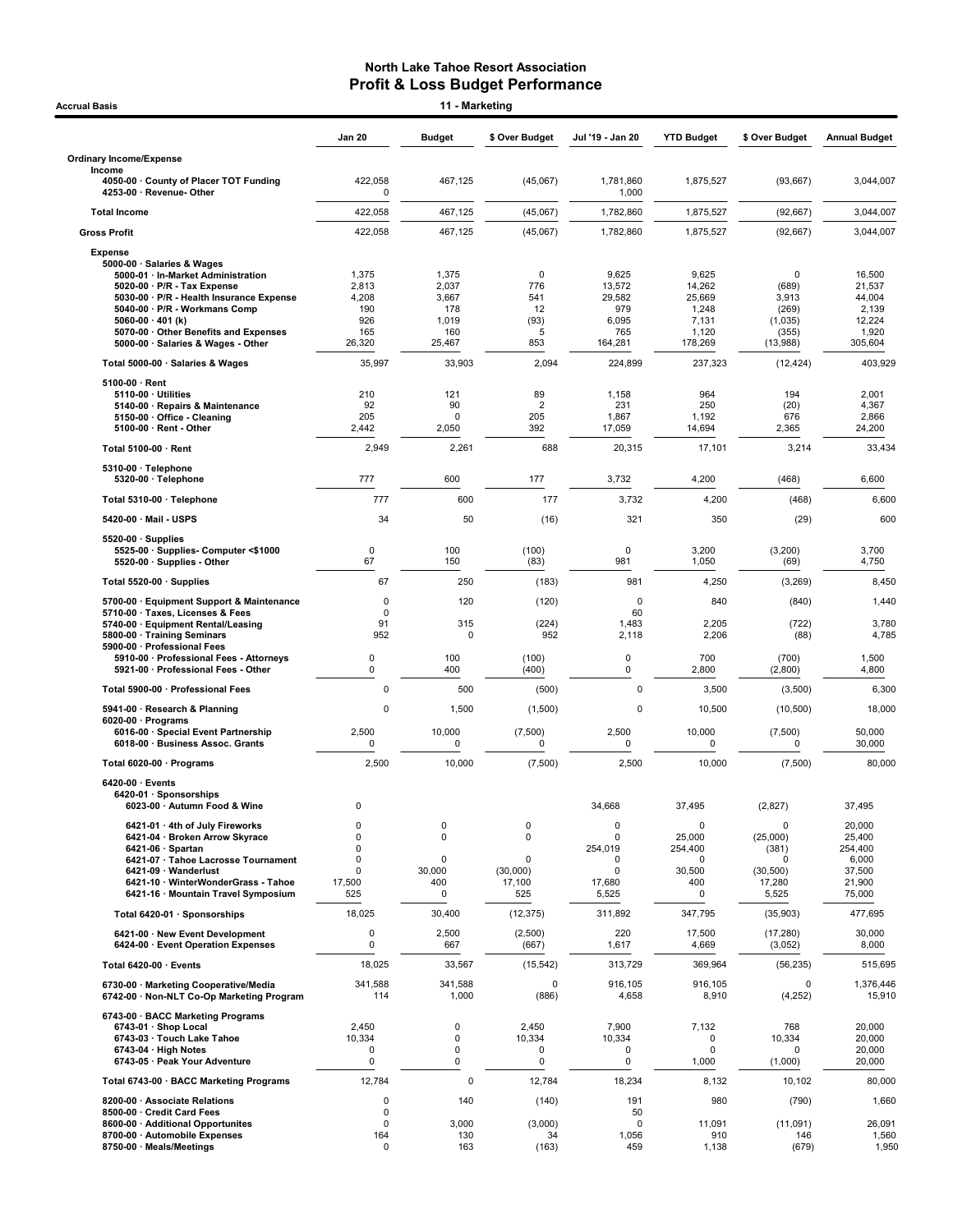Accrual Basis **11 - Marketing** 

|                                                                                          | <b>Jan 20</b> | <b>Budget</b> | \$ Over Budget | Jul '19 - Jan 20 | <b>YTD Budget</b> | \$ Over Budget   | <b>Annual Budget</b> |
|------------------------------------------------------------------------------------------|---------------|---------------|----------------|------------------|-------------------|------------------|----------------------|
| 8810-00 Dues & Subscriptions<br>8910-00 · Travel                                         | 246<br>0      | 250<br>500    | (4)<br>(500)   | 1,271<br>O       | 1,750<br>2,800    | (479)<br>(2,800) | 3,000<br>6,300       |
| <b>Total Expense</b>                                                                     | 416,288       | 429,837       | (13, 548)      | 1,512,160        | 1,614,253         | (102, 093)       | 2,595,931            |
| <b>Net Ordinary Income</b>                                                               | 5,769         | 37,289        | (31, 519)      | 270,700          | 261,274           | 9,426            | 448,076              |
| <b>Other Income/Expense</b><br>Other Income<br>4700-00 · Revenues- Interest & Investment | 24            |               |                | 163              |                   |                  |                      |
| <b>Total Other Income</b>                                                                | 24            |               |                | 163              |                   |                  |                      |
| <b>Other Expense</b><br>8990-00 · Allocated                                              | 0             | 37,301        | (37, 301)      | 165,065          | 261,361           | (96, 296)        | 448,076              |
| <b>Total Other Expense</b>                                                               | 0             | 37,301        | (37, 301)      | 165,065          | 261,361           | (96, 296)        | 448,076              |
| <b>Net Other Income</b>                                                                  | 24            | (37, 301)     | 37,325         | (164, 902)       | (261, 361)        | 96,459           | (448, 076)           |
| Net Income                                                                               | 5,793         | (13)          | 5,806          | 105,798          | (88)              | 105,886          | 0                    |
|                                                                                          |               |               |                |                  |                   |                  |                      |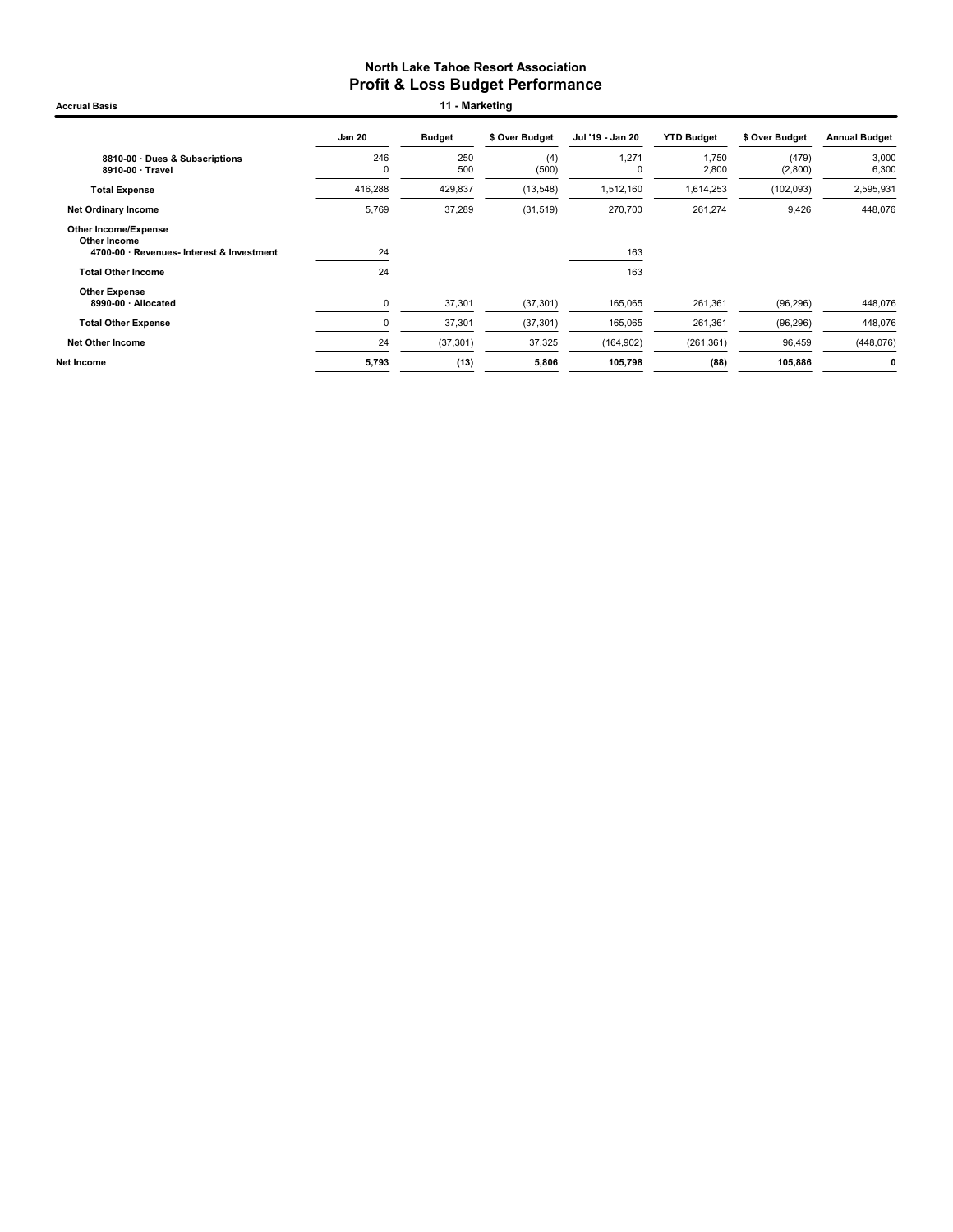| <b>Accrual Basis</b>                                                                                                                                                                                                                                                                                                                                                                                                                                                                                                                                                                                       |                                                                                                                                         | 30 - Conference                                                                                                |                                                                                                                   |                                                                                                                                           |                                                                                                                                    |                                                                                                                                                 |                                                                                                                                            |
|------------------------------------------------------------------------------------------------------------------------------------------------------------------------------------------------------------------------------------------------------------------------------------------------------------------------------------------------------------------------------------------------------------------------------------------------------------------------------------------------------------------------------------------------------------------------------------------------------------|-----------------------------------------------------------------------------------------------------------------------------------------|----------------------------------------------------------------------------------------------------------------|-------------------------------------------------------------------------------------------------------------------|-------------------------------------------------------------------------------------------------------------------------------------------|------------------------------------------------------------------------------------------------------------------------------------|-------------------------------------------------------------------------------------------------------------------------------------------------|--------------------------------------------------------------------------------------------------------------------------------------------|
|                                                                                                                                                                                                                                                                                                                                                                                                                                                                                                                                                                                                            | Jan 20                                                                                                                                  | <b>Budget</b>                                                                                                  | \$ Over Budget                                                                                                    | Jul '19 - Jan 20                                                                                                                          | <b>YTD Budget</b>                                                                                                                  | \$ Over Budget                                                                                                                                  | <b>Annual Budget</b>                                                                                                                       |
| <b>Ordinary Income/Expense</b>                                                                                                                                                                                                                                                                                                                                                                                                                                                                                                                                                                             |                                                                                                                                         |                                                                                                                |                                                                                                                   |                                                                                                                                           |                                                                                                                                    |                                                                                                                                                 |                                                                                                                                            |
| Income<br>4050-00 · County of Placer TOT Funding<br>4600-00 · Commissions                                                                                                                                                                                                                                                                                                                                                                                                                                                                                                                                  | 27,577                                                                                                                                  | 27,577                                                                                                         | $\pmb{0}$                                                                                                         | 211,830                                                                                                                                   | 211,829                                                                                                                            | $\overline{1}$                                                                                                                                  | 383,252                                                                                                                                    |
| 4601-00 Commissions - South Shore<br>4600-00 · Commissions - Other                                                                                                                                                                                                                                                                                                                                                                                                                                                                                                                                         | 3,575<br>6,781                                                                                                                          | 6,781                                                                                                          | $\mathbf 0$                                                                                                       | 10.138<br>34,545                                                                                                                          | 0<br>28,276                                                                                                                        | 10,138<br>6,269                                                                                                                                 | $\mathbf 0$<br>28,276                                                                                                                      |
| Total 4600-00 · Commissions                                                                                                                                                                                                                                                                                                                                                                                                                                                                                                                                                                                | 10,356                                                                                                                                  | 6,781                                                                                                          | 3,575                                                                                                             | 44,684                                                                                                                                    | 28,276                                                                                                                             | 16,408                                                                                                                                          | 28,276                                                                                                                                     |
| <b>Total Income</b>                                                                                                                                                                                                                                                                                                                                                                                                                                                                                                                                                                                        | 37,933                                                                                                                                  | 34,358                                                                                                         | 3,575                                                                                                             | 256,514                                                                                                                                   | 240,105                                                                                                                            | 16,409                                                                                                                                          | 411,528                                                                                                                                    |
| <b>Gross Profit</b>                                                                                                                                                                                                                                                                                                                                                                                                                                                                                                                                                                                        | 37,933                                                                                                                                  | 34,358                                                                                                         | 3,575                                                                                                             | 256,514                                                                                                                                   | 240,105                                                                                                                            | 16,409                                                                                                                                          | 411,528                                                                                                                                    |
| <b>Expense</b><br>5000-00 · Salaries & Wages<br>5010-00 · Sales Commissions<br>5020-00 · P/R - Tax Expense<br>5030-00 · P/R - Health Insurance Expense<br>5040-00 · P/R - Workmans Comp<br>5060-00 $\cdot$ 401 (k)<br>5061-00 · 401k Profit Sharing<br>5070-00 Other Benefits and Expenses<br>5000-00 · Salaries & Wages - Other<br>Total 5000-00 · Salaries & Wages<br>5100-00 · Rent<br>5110-00 · Utilities<br>5140-00 · Repairs & Maintenance<br>5150-00 Office - Cleaning<br>5100-00 · Rent - Other<br>Total 5100-00 · Rent<br>5310-00 · Telephone<br>5320-00 · Telephone<br>Total 5310-00 · Telephone | 3,290<br>718<br>1,254<br>66<br>265<br>$\mathbf 0$<br>$\mathbf 0$<br>5,739<br>11,332<br>102<br>45<br>100<br>1,146<br>1,393<br>378<br>378 | 800<br>1,064<br>1,754<br>88<br>501<br>80<br>12,514<br>16,800<br>66<br>45<br>94<br>1,025<br>1,230<br>300<br>300 | 2,490<br>(346)<br>(500)<br>(22)<br>(235)<br>(80)<br>(6, 775)<br>(5,468)<br>36<br>0<br>6<br>121<br>163<br>78<br>78 | 15,302<br>5,189<br>16,462<br>485<br>2,358<br>$\Omega$<br>266<br>45,472<br>85,535<br>565<br>113<br>911<br>8,004<br>9,592<br>1,841<br>1,841 | 5,600<br>7,446<br>12,278<br>613<br>3,504<br>560<br>0<br>87,598<br>117,599<br>462<br>315<br>658<br>7,175<br>8.610<br>2,100<br>2,100 | 9,702<br>(2, 256)<br>4,184<br>(128)<br>(1, 146)<br>(560)<br>266<br>(42, 126)<br>(32,064)<br>103<br>(203)<br>253<br>829<br>982<br>(259)<br>(259) | 9,600<br>12,764<br>21,048<br>1,051<br>6,007<br>960<br>0<br>150,168<br>201,598<br>792<br>540<br>1,128<br>12,300<br>14,760<br>3,600<br>3,600 |
| 5420-00 · Mail - USPS                                                                                                                                                                                                                                                                                                                                                                                                                                                                                                                                                                                      | 17                                                                                                                                      | 15                                                                                                             | $\overline{2}$                                                                                                    | 100                                                                                                                                       | 105                                                                                                                                | (5)                                                                                                                                             | 180                                                                                                                                        |
| $5520-00 \cdot$ Supplies<br>5525-00 · Supplies- Computer <\$1000<br>5520-00 · Supplies - Other                                                                                                                                                                                                                                                                                                                                                                                                                                                                                                             | $\mathbf 0$<br>27                                                                                                                       | 31<br>29                                                                                                       | (31)<br>(2)                                                                                                       | $\mathbf 0$<br>273                                                                                                                        | 217<br>486                                                                                                                         | (217)<br>(213)                                                                                                                                  | 372<br>594                                                                                                                                 |
| Total 5520-00 · Supplies                                                                                                                                                                                                                                                                                                                                                                                                                                                                                                                                                                                   | 27                                                                                                                                      | 60                                                                                                             | (33)                                                                                                              | 273                                                                                                                                       | 703                                                                                                                                | (430)                                                                                                                                           | 966                                                                                                                                        |
| 5700-00 · Equipment Support & Maintenance<br>5710-00 · Taxes, Licenses & Fees<br>5740-00 · Equipment Rental/Leasing<br>6730-00 · Marketing Cooperative/Media<br>8200-00 · Associate Relations<br>8500-00 · Credit Card Fees<br>8810-00 · Dues & Subscriptions                                                                                                                                                                                                                                                                                                                                              | $\mathbf 0$<br>0<br>40<br>10,576<br>0<br>0<br>$\mathbf 0$                                                                               | 120<br>125<br>10,576<br>80<br>20                                                                               | (120)<br>(84)<br>0<br>(80)<br>(20)                                                                                | $\mathbf 0$<br>31<br>657<br>74,035<br>54<br>90<br>$\overline{4}$                                                                          | 120<br>$\mathbf 0$<br>872<br>74,035<br>560<br>140                                                                                  | (120)<br>31<br>(216)<br>0<br>(506)<br>(136)                                                                                                     | 240<br>$\Omega$<br>1,496<br>126,916<br>960<br>240                                                                                          |
| <b>Total Expense</b>                                                                                                                                                                                                                                                                                                                                                                                                                                                                                                                                                                                       | 23,763                                                                                                                                  | 29,326                                                                                                         | (5, 562)                                                                                                          | 172,211                                                                                                                                   | 204,845                                                                                                                            | (32, 634)                                                                                                                                       | 350,956                                                                                                                                    |
| <b>Net Ordinary Income</b>                                                                                                                                                                                                                                                                                                                                                                                                                                                                                                                                                                                 | 14,170                                                                                                                                  | 5,032                                                                                                          | 9,138                                                                                                             | 84,303                                                                                                                                    | 35,260                                                                                                                             | 49,043                                                                                                                                          | 60,572                                                                                                                                     |
| Other Income/Expense<br><b>Other Expense</b><br>8990-00 · Allocated                                                                                                                                                                                                                                                                                                                                                                                                                                                                                                                                        | 0                                                                                                                                       | 5,032                                                                                                          | (5,032)                                                                                                           | 22,269                                                                                                                                    | 35,260                                                                                                                             | (12, 991)                                                                                                                                       | 60,572                                                                                                                                     |
| <b>Total Other Expense</b>                                                                                                                                                                                                                                                                                                                                                                                                                                                                                                                                                                                 | $\mathbf 0$                                                                                                                             | 5,032                                                                                                          | (5,032)                                                                                                           | 22,269                                                                                                                                    | 35,260                                                                                                                             | (12, 991)                                                                                                                                       | 60,572                                                                                                                                     |
| <b>Net Other Income</b>                                                                                                                                                                                                                                                                                                                                                                                                                                                                                                                                                                                    | 0                                                                                                                                       | (5,032)                                                                                                        | 5,032                                                                                                             | (22, 269)                                                                                                                                 | (35, 260)                                                                                                                          | 12,991                                                                                                                                          | (60, 572)                                                                                                                                  |
| Net Income                                                                                                                                                                                                                                                                                                                                                                                                                                                                                                                                                                                                 | 14,170                                                                                                                                  | $\pmb{0}$                                                                                                      | 14,170                                                                                                            | 62,034                                                                                                                                    | $\bf{0}$                                                                                                                           | 62,034                                                                                                                                          | $\pmb{0}$                                                                                                                                  |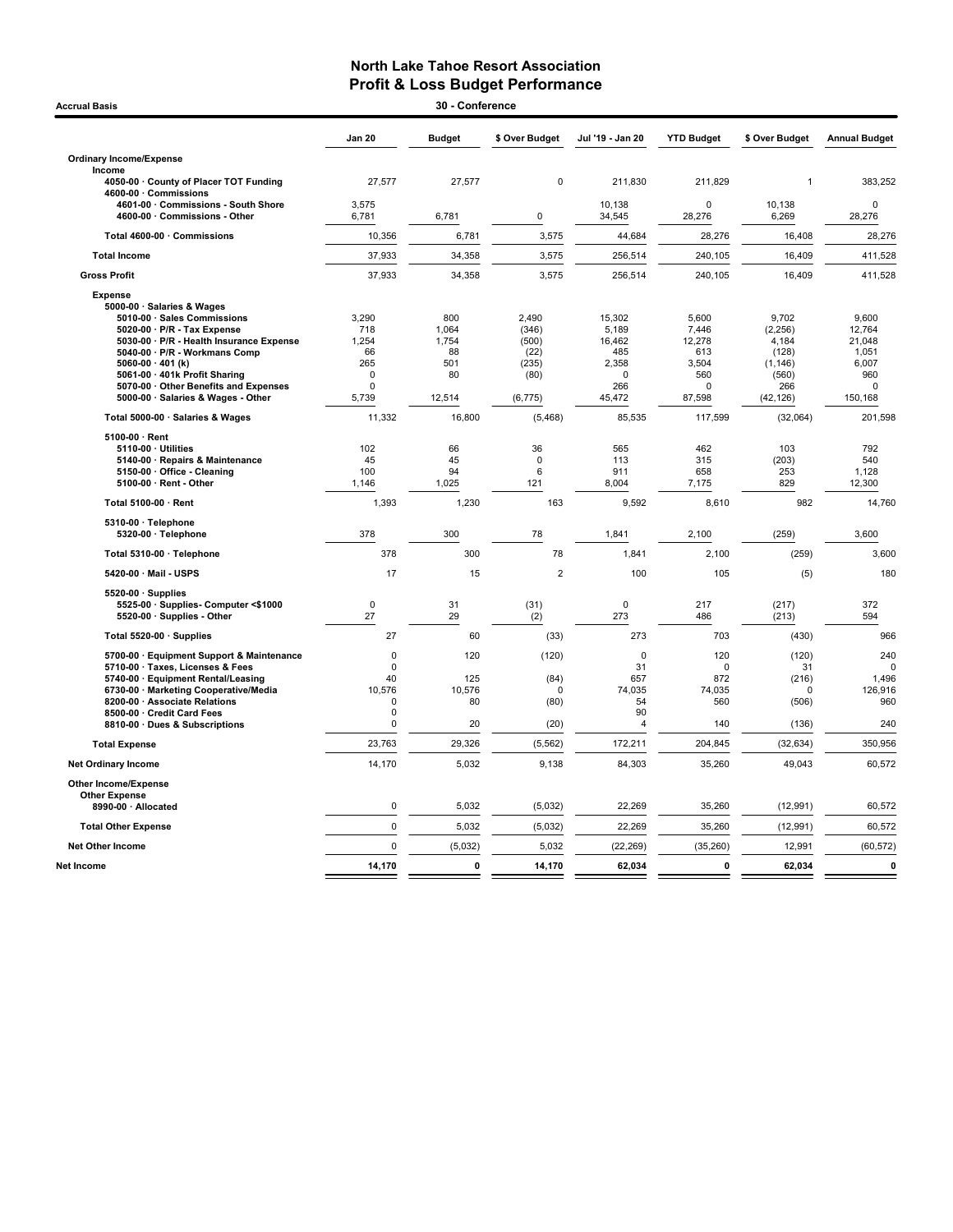Accrual Basis 42 - Visitor Center

|                                                                                                                                                                                                                                                                                                               | <b>Jan 20</b>                                                          | <b>Budget</b>                                             | \$ Over Budget                                             | Jul '19 - Jan 20                                                    | <b>YTD Budget</b>                                              | \$ Over Budget                                                            | <b>Annual Budget</b>                                                |
|---------------------------------------------------------------------------------------------------------------------------------------------------------------------------------------------------------------------------------------------------------------------------------------------------------------|------------------------------------------------------------------------|-----------------------------------------------------------|------------------------------------------------------------|---------------------------------------------------------------------|----------------------------------------------------------------|---------------------------------------------------------------------------|---------------------------------------------------------------------|
| <b>Ordinary Income/Expense</b>                                                                                                                                                                                                                                                                                |                                                                        |                                                           |                                                            |                                                                     |                                                                |                                                                           |                                                                     |
| Income<br>4050-00 · County of Placer TOT Funding                                                                                                                                                                                                                                                              | 35,470                                                                 | 35,469                                                    | $\overline{1}$                                             | 232,737                                                             | 232,736                                                        | 1                                                                         | 398,306                                                             |
| 46000 · Merchandise Sales                                                                                                                                                                                                                                                                                     |                                                                        |                                                           |                                                            |                                                                     |                                                                |                                                                           |                                                                     |
| 4502-00 · Non-Retail VIC income<br>46000 · Merchandise Sales - Other                                                                                                                                                                                                                                          | 6,452<br>(1, 383)                                                      | 400<br>3,500                                              | 6,052<br>(4,883)                                           | 6,836<br>67,575                                                     | 2,800<br>67,100                                                | 4,036<br>475                                                              | 4,800<br>108,100                                                    |
| Total 46000 · Merchandise Sales                                                                                                                                                                                                                                                                               | 5,069                                                                  | 3,900                                                     | 1,169                                                      | 74,411                                                              | 69,900                                                         | 4,511                                                                     | 112,900                                                             |
| <b>Total Income</b>                                                                                                                                                                                                                                                                                           | 40,539                                                                 | 39,369                                                    | 1,170                                                      | 307,148                                                             | 302,636                                                        | 4,512                                                                     | 511,206                                                             |
| <b>Gross Profit</b>                                                                                                                                                                                                                                                                                           | 40,539                                                                 | 39,369                                                    | 1,170                                                      | 307,148                                                             | 302,636                                                        | 4,512                                                                     | 511,206                                                             |
| <b>Expense</b><br>5000-00 · Salaries & Wages<br>5020-00 · P/R - Tax Expense<br>5030-00 · P/R - Health Insurance Expense<br>5040-00 · P/R - Workmans Comp<br>5060-00 $\cdot$ 401 (k)<br>5070-00 Other Benefits and Expenses<br>5000-00 · Salaries & Wages - Other                                              | 1,501<br>1,725<br>511<br>494<br>21<br>13,142                           | 1,470<br>2,225<br>675<br>600<br>80<br>15,000              | 31<br>(500)<br>(164)<br>(106)<br>(59)<br>(1,858)           | 10,125<br>11,978<br>3,722<br>3.897<br>231<br>105,456                | 10,286<br>15,575<br>4,722<br>4.198<br>560<br>104,950           | (161)<br>(3, 597)<br>(1,000)<br>(301)<br>(329)<br>506                     | 17,362<br>26,700<br>7,856<br>6,984<br>960<br>174,600                |
| Total 5000-00 · Salaries & Wages                                                                                                                                                                                                                                                                              | 17,395                                                                 | 20,050                                                    | (2,655)                                                    | 135,408                                                             | 140,291                                                        | (4,883)                                                                   | 234,462                                                             |
| 5100-00 · Rent<br>5110-00 · Utilities<br>5140-00 · Repairs & Maintenance<br>5150-00 · Office - Cleaning<br>5100-00 · Rent - Other                                                                                                                                                                             | 572<br>257<br>20<br>6,502                                              | 750<br>1,000<br>50<br>6,500                               | (178)<br>(744)<br>(30)<br>$\overline{2}$                   | 3.125<br>1,661<br>182<br>45,508                                     | 4.450<br>7,000<br>800<br>45,500                                | (1, 325)<br>(5, 339)<br>(618)<br>8                                        | 7.600<br>12,000<br>2,500<br>78,800                                  |
| Total 5100-00 · Rent                                                                                                                                                                                                                                                                                          | 7,350                                                                  | 8,300                                                     | (950)                                                      | 50,477                                                              | 57,750                                                         | (7, 273)                                                                  | 100,900                                                             |
| 5310-00 · Telephone<br>5320-00 · Telephone                                                                                                                                                                                                                                                                    | 307                                                                    | 242                                                       | 65                                                         | 1,586                                                               | 1,694                                                          | (108)                                                                     | 2,904                                                               |
| Total 5310-00 · Telephone                                                                                                                                                                                                                                                                                     | 307                                                                    | 242                                                       | 65                                                         | 1,586                                                               | 1,694                                                          | (108)                                                                     | 2,904                                                               |
| 5420-00 · Mail - USPS                                                                                                                                                                                                                                                                                         | 12                                                                     | 50                                                        | (38)                                                       | 70                                                                  | 350                                                            | (280)                                                                     | 600                                                                 |
| 5520-00 · Supplies<br>5525-00 · Supplies- Computer <\$1000<br>5520-00 · Supplies - Other                                                                                                                                                                                                                      | $\mathbf 0$<br>235                                                     | 12<br>516                                                 | (12)<br>(281)                                              | $\mathbf 0$<br>2,353                                                | 320<br>3,444                                                   | (320)<br>(1,091)                                                          | 1.310<br>4,894                                                      |
| Total 5520-00 · Supplies                                                                                                                                                                                                                                                                                      | 235                                                                    | 528                                                       | (293)                                                      | 2,353                                                               | 3,764                                                          | (1, 411)                                                                  | 6,204                                                               |
| 5610-00 · Depreciation<br>5700-00 · Equipment Support & Maintenance<br>5710-00 · Taxes. Licenses & Fees<br>5740-00 · Equipment Rental/Leasing<br>5800-00 · Training Seminars<br>5850-00 · Artist of Month - Commissions<br>6740-00 · Media/Collateral/Production<br>6742-00 · Non-NLT Co-Op Marketing Program | 118<br>$\Omega$<br>$^{\circ}$<br>73<br>$\Omega$<br>6,665<br>384<br>200 | 118<br>100<br>235<br>$\Omega$<br>360<br>$\Omega$<br>1,000 | (0)<br>(100)<br>(162)<br>$\Omega$<br>6,305<br>384<br>(800) | 826<br>$\Omega$<br>20<br>1,130<br>$\Omega$<br>9,287<br>384<br>1,400 | 826<br>700<br>155<br>1,645<br>2,000<br>2,520<br>1,500<br>7,000 | (0)<br>(700)<br>(135)<br>(515)<br>(2,000)<br>6,767<br>(1, 116)<br>(5,600) | 1,180<br>1,200<br>155<br>2,820<br>3,000<br>4,320<br>3,000<br>12,000 |
| 8100-00 · Cost of Goods Sold<br>51100 · Freight and Shipping Costs<br>52500 · Purchase Discounts<br>59900 · POS Inventory Adjustments<br>8100-00 Cost of Goods Sold - Other                                                                                                                                   | 0<br>$\Omega$<br>234<br>(2, 845)                                       | 50<br>1,750                                               | (50)<br>(4, 595)                                           | 754<br>(1)<br>351<br>34,884                                         | 850<br>33,550                                                  | (96)<br>1,334                                                             | 1,190<br>54,050                                                     |
| Total 8100-00 · Cost of Goods Sold                                                                                                                                                                                                                                                                            | (2,611)                                                                | 1,800                                                     | (4, 411)                                                   | 35,988                                                              | 34,400                                                         | 1,588                                                                     | 55,240                                                              |
| 8200-00 · Associate Relations<br>8500-00 · Credit Card Fees<br>8700-00 · Automobile Expenses<br>8750-00 · Meals/Meetings<br>8810-00 · Dues & Subscriptions<br>8910-00 · Travel                                                                                                                                | $\mathbf 0$<br>379<br>27<br>48<br>$\mathbf 0$<br>0                     | 58<br>137<br>50<br>65<br>0                                | (58)<br>242<br>(23)<br>(17)<br>$\pmb{0}$                   | 176<br>2,636<br>260<br>200<br>$\Omega$<br>0                         | 406<br>2,448<br>650<br>455<br>100<br>0                         | (230)<br>188<br>(390)<br>(255)<br>(100)<br>$\Omega$                       | 696<br>3,954<br>950<br>780<br>100<br>1,500                          |
| <b>Total Expense</b>                                                                                                                                                                                                                                                                                          | 30,583                                                                 | 33,093                                                    | (2, 510)                                                   | 242,202                                                             | 258,654                                                        | (16, 452)                                                                 | 435,965                                                             |
| <b>Net Ordinary Income</b>                                                                                                                                                                                                                                                                                    | 9,956                                                                  | 6,276                                                     | 3,680                                                      | 64,946                                                              | 43,982                                                         | 20,964                                                                    | 75,241                                                              |
| <b>Other Income/Expense</b><br><b>Other Expense</b><br>8990-00 · Allocated                                                                                                                                                                                                                                    | $\pmb{0}$                                                              | 6,277                                                     | (6, 277)                                                   | 27,779                                                              | 43,984                                                         | (16, 205)                                                                 | 75,243                                                              |
| <b>Total Other Expense</b>                                                                                                                                                                                                                                                                                    | $\mathbf{0}$                                                           | 6,277                                                     | (6, 277)                                                   | 27,779                                                              | 43,984                                                         | (16, 205)                                                                 | 75,243                                                              |
| <b>Net Other Income</b>                                                                                                                                                                                                                                                                                       | $\mathbf 0$                                                            | (6, 277)                                                  | 6,277                                                      | (27, 779)                                                           | (43,984)                                                       | 16.205                                                                    | (75, 243)                                                           |
| Net Income                                                                                                                                                                                                                                                                                                    | 9,956                                                                  | (1)                                                       | 9,957                                                      | 37,168                                                              | (2)                                                            | 37,170                                                                    | (2)                                                                 |
|                                                                                                                                                                                                                                                                                                               |                                                                        |                                                           |                                                            |                                                                     |                                                                |                                                                           |                                                                     |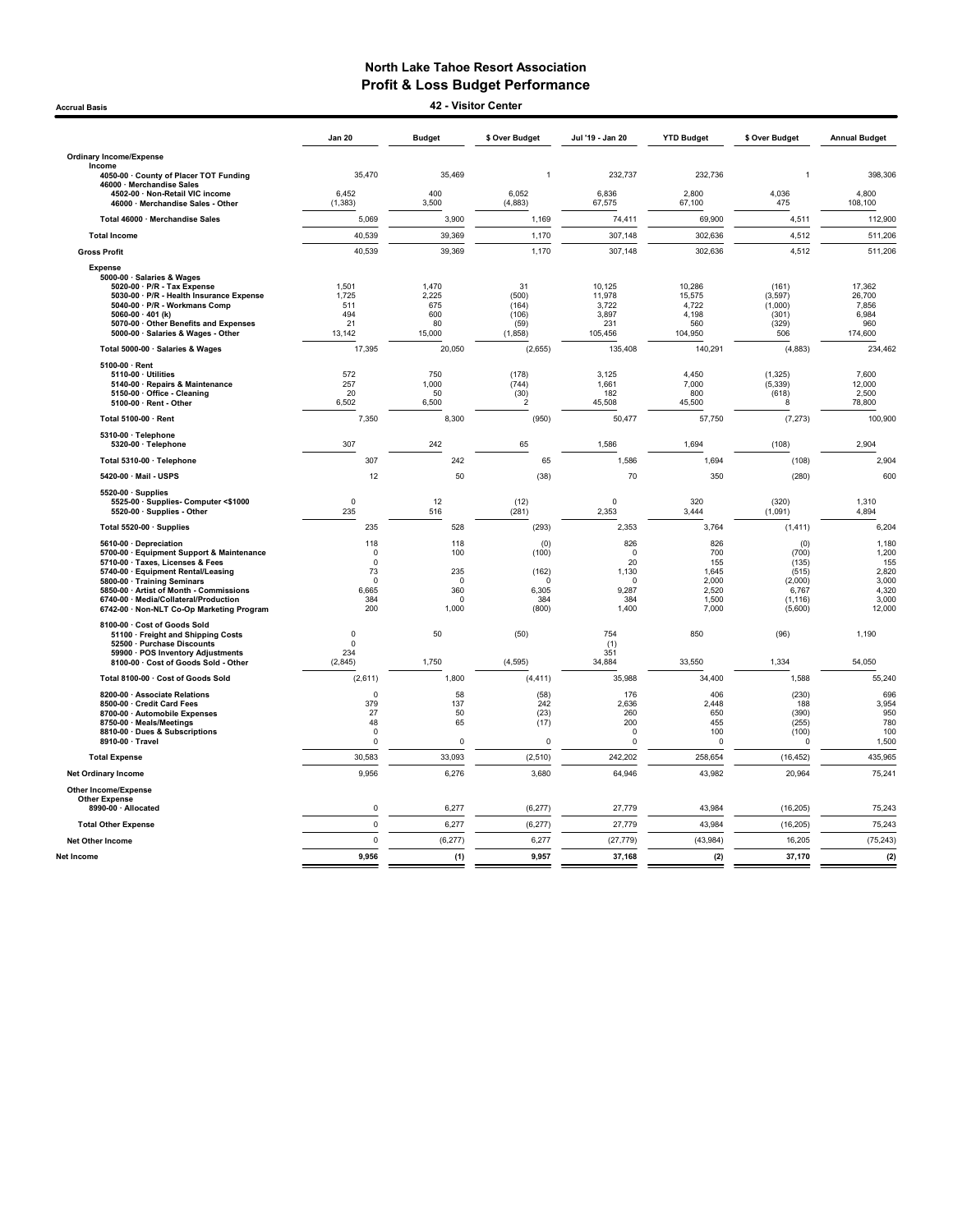**Accrual Basis** 

|                                                                                                                                                                                                         | Jan 20                             | <b>Budget</b>             | \$ Over Bu                          | Jul '19 - Ja                                 | <b>YTD Budget</b>               | \$ Over Bu                                | Annual Bu                       |
|---------------------------------------------------------------------------------------------------------------------------------------------------------------------------------------------------------|------------------------------------|---------------------------|-------------------------------------|----------------------------------------------|---------------------------------|-------------------------------------------|---------------------------------|
| <b>Ordinary Income/Expense</b>                                                                                                                                                                          |                                    |                           |                                     |                                              |                                 |                                           |                                 |
| Income<br>4050-00 County of Placer TOT Funding                                                                                                                                                          | 1,815                              | 1,815                     | $\mathbf 0$                         | 80,265                                       | 80,264                          | $\mathbf{1}$                              | 88,866                          |
| <b>Total Income</b>                                                                                                                                                                                     | 1,815                              | 1,815                     | $\mathbf 0$                         | 80,265                                       | 80,264                          | $\mathbf{1}$                              | 88,866                          |
| <b>Gross Profit</b>                                                                                                                                                                                     | 1,815                              | 1,815                     | 0                                   | 80,265                                       | 80,264                          | $\mathbf{1}$                              | 88,866                          |
| <b>Expense</b>                                                                                                                                                                                          |                                    |                           |                                     |                                              |                                 |                                           |                                 |
| 5000-00 · Salaries & Wages<br>5020-00 · P/R - Tax Expense<br>5030-00 · P/R - Health Insurance Expense<br>5040-00 · P/R - Workmans Comp<br>$5060-00 \cdot 401$ (k)<br>5000-00 · Salaries & Wages - Other | 22<br>0<br>1<br>0<br>186           | 33<br>4<br>4<br>23<br>567 | (11)<br>(4)<br>(3)<br>(23)<br>(381) | 22<br>$\mathbf 0$<br>1<br>$\mathbf 0$<br>186 | 231<br>28<br>28<br>161<br>3,969 | (209)<br>(28)<br>(27)<br>(161)<br>(3,783) | 396<br>48<br>48<br>276<br>6,804 |
| Total 5000-00 · Salaries & Wages                                                                                                                                                                        | 209                                | 631                       | (422)                               | 209                                          | 4,417                           | (4,208)                                   | 7,572                           |
| 5100-00 · Rent<br>5110-00 · Utilities<br>5140-00 · Repairs & Maintenance<br>5150-00 · Office - Cleaning<br>5100-00 · Rent - Other                                                                       | 0<br>0<br>$\mathbf{0}$<br>(2, 177) | 3<br>72                   | (3)<br>(2, 249)                     | 0<br>0<br>$\Omega$<br>0                      | 36<br>6<br>41<br>432            | (36)<br>(6)<br>(41)<br>(432)              | 36<br>6<br>41<br>504            |
| Total 5100-00 · Rent                                                                                                                                                                                    | (2, 177)                           | 75                        | (2, 252)                            | $\mathbf 0$                                  | 515                             | (515)                                     | 587                             |
| 5310-00 · Telephone<br>5320-00 · Telephone                                                                                                                                                              | 0                                  | (15)                      | 15                                  | $\mathbf 0$                                  | 230                             | (230)                                     | 230                             |
| Total 5310-00 · Telephone                                                                                                                                                                               | $\mathbf 0$                        | (15)                      | 15                                  | $\mathbf 0$                                  | 230                             | (230)                                     | 230                             |
| 5420-00 · Mail - USPS                                                                                                                                                                                   | 0                                  |                           |                                     | 0                                            | 18                              | (18)                                      | 18                              |
| 5510-00 · Insurance/Bonding                                                                                                                                                                             | $\mathbf 0$                        |                           |                                     | $\Omega$                                     | 64                              | (64)                                      | 64                              |
| $5520-00 \cdot$ Supplies<br>5525-00 · Supplies- Computer <\$1000<br>5520-00 · Supplies - Other                                                                                                          | 0<br>$\mathbf{1}$                  | $\mathbf{1}$              | 0                                   | $\mathbf 0$<br>4,085                         | 1,560<br>10,510                 | (1,560)<br>(6, 425)                       | 1,560<br>10,510                 |
| Total 5520-00 · Supplies                                                                                                                                                                                | $\mathbf{1}$                       | 1                         | $\mathbf 0$                         | 4,085                                        | 12,070                          | (7,985)                                   | 12,070                          |
| 5740-00 · Equipment Rental/Leasing                                                                                                                                                                      | 0                                  | 34                        | (34)                                | $\mathbf 0$                                  | 216                             | (216)                                     | 216                             |
| 5900-00 · Professional Fees<br>5910-00 · Professional Fees - Attorneys<br>5921-00 · Professional Fees - Other                                                                                           | 940<br>10,200                      |                           |                                     | 1,620<br>69,097                              | 55,000                          | 14,097                                    | 55,000                          |
| Total 5900-00 · Professional Fees                                                                                                                                                                       | 11,140                             |                           |                                     | 70.717                                       | 55,000                          | 15.717                                    | 55,000                          |
| 8700-00 · Automobile Expenses<br>8750-00 · Meals/Meetings                                                                                                                                               | 4<br>$\mathbf{1}$                  |                           |                                     | $\overline{4}$<br>$\mathbf{1}$               | 25<br>4                         | (21)<br>(3)                               | 25<br>4                         |
| <b>Total Expense</b>                                                                                                                                                                                    | 9,178                              | 726                       | 8,452                               | 75,015                                       | 72,559                          | 2,456                                     | 75,786                          |
| <b>Net Ordinary Income</b>                                                                                                                                                                              | (7, 362)                           | 1,089                     | (8, 451)                            | 5,250                                        | 7,705                           | (2, 455)                                  | 13,080                          |
| <b>Other Income/Expense</b><br><b>Other Expense</b>                                                                                                                                                     |                                    |                           |                                     |                                              |                                 |                                           |                                 |
| 8990-00 · Allocated                                                                                                                                                                                     | $\mathbf 0$                        | 1.089                     | (1,089)                             | 4.821                                        | 7,633                           | (2,812)                                   | 13,080                          |
| <b>Total Other Expense</b>                                                                                                                                                                              | $\pmb{0}$                          | 1,089                     | (1,089)                             | 4,821                                        | 7,633                           | (2,812)                                   | 13,080                          |
| <b>Net Other Income</b>                                                                                                                                                                                 | $\mathbf 0$                        | (1,089)                   | 1,089                               | (4,821)                                      | (7,633)                         | 2,812                                     | (13,080)                        |
| Net Income                                                                                                                                                                                              | (7, 362)                           | 0                         | (7, 362)                            | 429                                          | 72                              | 357                                       | 0                               |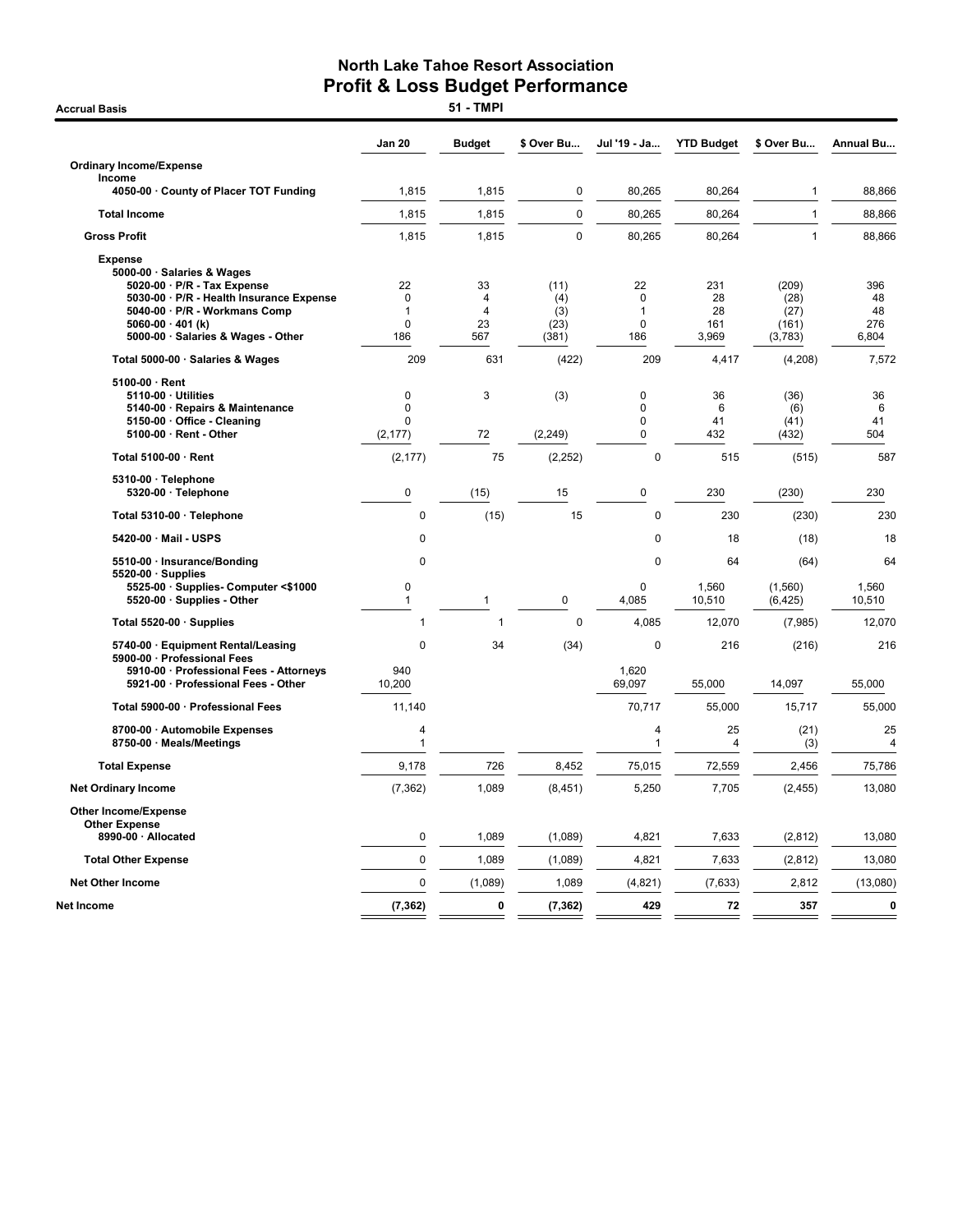| 60 - Membership<br><b>Accrual Basis</b>                                                                                                                                                                                                                          |                                                     |                                                    |                                                     |                                                           |                                                           |                                                   |                                                               |  |
|------------------------------------------------------------------------------------------------------------------------------------------------------------------------------------------------------------------------------------------------------------------|-----------------------------------------------------|----------------------------------------------------|-----------------------------------------------------|-----------------------------------------------------------|-----------------------------------------------------------|---------------------------------------------------|---------------------------------------------------------------|--|
|                                                                                                                                                                                                                                                                  | <b>Jan 20</b>                                       | <b>Budget</b>                                      | \$ Over Budget                                      | Jul '19 - Jan 20                                          | <b>YTD Budget</b>                                         | \$ Over Budget                                    | <b>Annual Budget</b>                                          |  |
| <b>Ordinary Income/Expense</b>                                                                                                                                                                                                                                   |                                                     |                                                    |                                                     |                                                           |                                                           |                                                   |                                                               |  |
| Income<br>4200-00 · Membership Dues Revenue<br>4250-00 · Revenues-Membership Activities<br>4250-01 · Community Awards                                                                                                                                            | 11,290                                              | 10,833                                             | 457                                                 | 78,445                                                    | 75,833                                                    | 2,611                                             | 130,000                                                       |  |
| 4250-04 · Silent Auction<br>4250-05 · Sponsorships<br>4250-01 · Community Awards - Other                                                                                                                                                                         | 0<br>$\mathbf 0$<br>0                               | 0<br>0<br>0                                        | $\mathbf 0$<br>$\mathbf 0$<br>0                     | 0<br>$\mathbf 0$<br>0                                     | 0<br>0<br>0                                               | 0<br>0<br>0                                       | 17,000<br>17,000<br>16,000                                    |  |
| Total 4250-01 · Community Awards                                                                                                                                                                                                                                 | $\mathbf 0$                                         | $\mathbf 0$                                        | $\pmb{0}$                                           | 0                                                         | 0                                                         | $\mathbf 0$                                       | 50,000                                                        |  |
| 4250-02 · Chamber Events<br>4250-03 · Summer/Winter Rec Luncheon<br>4251-00 · Tues AM Breakfast Club                                                                                                                                                             | 0<br>$\mathbf 0$                                    | 0                                                  | 0                                                   | 0<br>0                                                    | 1,200<br>2,700                                            | (1,200)<br>(2,700)                                | 2,500<br>2,700                                                |  |
| 4251-01 · Tues AM Breakfast Club Sponsors<br>4251-00 · Tues AM Breakfast Club - Other                                                                                                                                                                            | 3,325<br>525                                        | 3,000<br>636                                       | 325<br>(111)                                        | 3,325<br>3,480                                            | 3,000<br>3,818                                            | 325<br>(338)                                      | 3,000<br>7,000                                                |  |
| Total 4251-00 · Tues AM Breakfast Club                                                                                                                                                                                                                           | 3,850                                               | 3,636                                              | 214                                                 | 6,805                                                     | 6,818                                                     | (13)                                              | 10,000                                                        |  |
| 4250-00 · Revenues-Membership Activities - Other                                                                                                                                                                                                                 | 1,840                                               | 200                                                | 1,640                                               | 5,936                                                     | 3,200                                                     | 2,736                                             | 4,000                                                         |  |
| Total 4250-00 · Revenues-Membership Activities                                                                                                                                                                                                                   | 5,690                                               | 3,836                                              | 1,854                                               | 12,741                                                    | 13,918                                                    | (1, 177)                                          | 69,200                                                        |  |
| <b>Total Income</b>                                                                                                                                                                                                                                              | 16,980                                              | 14,670                                             | 2,311                                               | 91,186                                                    | 89,751                                                    | 1,434                                             | 199,200                                                       |  |
| <b>Gross Profit</b>                                                                                                                                                                                                                                              | 16,980                                              | 14,670                                             | 2,311                                               | 91,186                                                    | 89,751                                                    | 1,434                                             | 199,200                                                       |  |
| <b>Expense</b><br>5000-00 · Salaries & Wages<br>5000-01 · In-Market Administration<br>5020-00 · P/R - Tax Expense<br>5030-00 · P/R - Health Insurance Expense<br>5040-00 · P/R - Workmans Comp<br>5060-00 $\cdot$ 401 (k)<br>5070-00 Other Benefits and Expenses | (1, 375)<br>375<br>823<br>35<br>160<br>(5)<br>4,588 | (1, 375)<br>434<br>849<br>44<br>253<br>13<br>6,329 | 0<br>(59)<br>(26)<br>(9)<br>(94)<br>(18)<br>(1,741) | (9,625)<br>3,625<br>4,995<br>242<br>1,956<br>16<br>29,557 | (9,625)<br>3,040<br>5,943<br>310<br>1,772<br>93<br>44,303 | 0<br>585<br>(948)<br>(69)<br>184<br>(78)          | (16, 500)<br>5,211<br>10,188<br>532<br>3,038<br>160<br>75,948 |  |
| 5000-00 · Salaries & Wages - Other                                                                                                                                                                                                                               | 4,600                                               | 6,548                                              | (1,948)                                             | 30,765                                                    | 45,837                                                    | (14, 746)<br>(15,071)                             | 78,577                                                        |  |
| Total 5000-00 · Salaries & Wages                                                                                                                                                                                                                                 |                                                     |                                                    |                                                     |                                                           |                                                           |                                                   |                                                               |  |
| $5100-00 \cdot$ Rent<br>5110-00 · Utilities<br>5140-00 · Repairs & Maintenance<br>5150-00 · Office - Cleaning<br>5100-00 · Rent - Other                                                                                                                          | 49<br>21<br>48<br>2,814                             | 36<br>44<br>98<br>497                              | 13<br>(22)<br>(51)<br>2,317                         | 268<br>53<br>433<br>4,453                                 | 251<br>306<br>687<br>3,480                                | 17<br>(253)<br>(254)<br>973                       | 430<br>525<br>1,177<br>5,965                                  |  |
| Total 5100-00 · Rent                                                                                                                                                                                                                                             | 2,931                                               | 675                                                | 2,257                                               | 5,207                                                     | 4,723                                                     | 484                                               | 8,097                                                         |  |
| $5310-00 \cdot$ Telephone<br>5320-00 · Telephone                                                                                                                                                                                                                 | 169                                                 | 150                                                | 19                                                  | 800                                                       | 1,050                                                     | (250)                                             | 1,800                                                         |  |
| Total 5310-00 · Telephone                                                                                                                                                                                                                                        | 169                                                 | 150                                                | 19                                                  | 800                                                       | 1,050                                                     | (250)                                             | 1,800                                                         |  |
| 5420-00 Mail - USPS                                                                                                                                                                                                                                              | 8                                                   | 8                                                  | (0)                                                 | 48                                                        | 58                                                        | (11)                                              | 100                                                           |  |
| $5520-00 \cdot$ Supplies<br>5525-00 · Supplies Computer <\$1000<br>5520-00 · Supplies - Other                                                                                                                                                                    | 0<br>71                                             | 42<br>83                                           | (42)<br>(12)                                        | $\mathbf 0$<br>188                                        | 292<br>583                                                | (292)<br>(396)                                    | 500<br>1,000                                                  |  |
| Total 5520-00 · Supplies                                                                                                                                                                                                                                         | 71                                                  | 125                                                | (54)                                                | 188                                                       | 875                                                       | (687)                                             | 1,500                                                         |  |
| 5610-00 Depreciation<br>5700-00 · Equipment Support & Maintenance<br>5710-00 · Taxes, Licenses & Fees<br>5740-00 · Equipment Rental/Leasing<br>5800-00 · Training Seminars<br>5900-00 · Professional Fees<br>5921-00 · Professional Fees - Other                 | 0<br>0<br>$\mathbf 0$<br>55<br>$\mathbf 0$<br>0     | 8<br>56<br>17<br>225<br>21<br>83                   | (8)<br>(56)<br>(17)<br>(170)<br>(21)<br>(83)        | 0<br>$\pmb{0}$<br>14<br>860<br>0<br>0                     | 56<br>392<br>117<br>1,575<br>146<br>583                   | (56)<br>(392)<br>(103)<br>(715)<br>(146)<br>(583) | 96<br>672<br>200<br>2,700<br>250<br>1,000                     |  |
| Total 5900-00 · Professional Fees                                                                                                                                                                                                                                | $\mathbf 0$                                         | 83                                                 | (83)                                                | $\mathbf 0$                                               | 583                                                       | (583)                                             | 1,000                                                         |  |
| 6423-00 · Membership Activities<br>6434-00 Community Awards Dinner                                                                                                                                                                                               | 0                                                   | 0                                                  | 0                                                   | 6,140                                                     | 0                                                         | 6,140                                             | 27,500                                                        |  |
| 6436-00 · Membership - Wnt/Sum Rec Lunch<br>6437-00 · Tuesday Morning Breakfast Club<br>6442-00 · Public Relations/Website<br>6423-00 · Membership Activities - Other                                                                                            | $\mathbf 0$<br>0<br>461<br>0                        | $\mathbf 0$<br>545<br>417<br>200                   | 0<br>(545)<br>44<br>(200)                           | 633<br>2,211<br>3,464<br>1,129                            | 3,500<br>3,273<br>2,917<br>4,350                          | (2,867)<br>(1,062)<br>547<br>(3,221)              | 5,000<br>6,000<br>5,000<br>8,500                              |  |
| Total 6423-00 · Membership Activities                                                                                                                                                                                                                            | 461                                                 | 1,162                                              | (701)                                               | 13,577                                                    | 14,039                                                    | (463)                                             | 52,000                                                        |  |
| 6742-00 · Non-NLT Co-Op Marketing Program                                                                                                                                                                                                                        | 2,350                                               |                                                    |                                                     | 2,350                                                     |                                                           |                                                   |                                                               |  |
| 8200-00 · Associate Relations<br>8500-00 · Credit Card Fees<br>8700-00 · Automobile Expenses<br>8750-00 · Meals/Meetings<br>8810-00 · Dues & Subscriptions<br>8920-00 · Bad Debt                                                                                 | 0<br>161<br>4<br>$\mathbf{1}$<br>0<br>597           | 25<br>182<br>63<br>83<br>46<br>0                   | (25)<br>(21)<br>(59)<br>(83)<br>(46)<br>597         | 190<br>1,111<br>220<br>272<br>70<br>2,735                 | 175<br>1,273<br>438<br>583<br>321<br>0                    | 15<br>(161)<br>(218)<br>(311)<br>(251)<br>2,735   | 300<br>3,500<br>750<br>1,000<br>550<br>0                      |  |
| <b>Total Expense</b>                                                                                                                                                                                                                                             | 11,408                                              | 9,477                                              | 1,931                                               | 58,407                                                    | 72,241                                                    | (13, 834)                                         | 153,092                                                       |  |
| <b>Net Ordinary Income</b>                                                                                                                                                                                                                                       | 5,572                                               | 5,193                                              | 379                                                 | 32,779                                                    | 17,511                                                    | 15,268                                            | 46,108                                                        |  |

Other Income/Expense Other Expense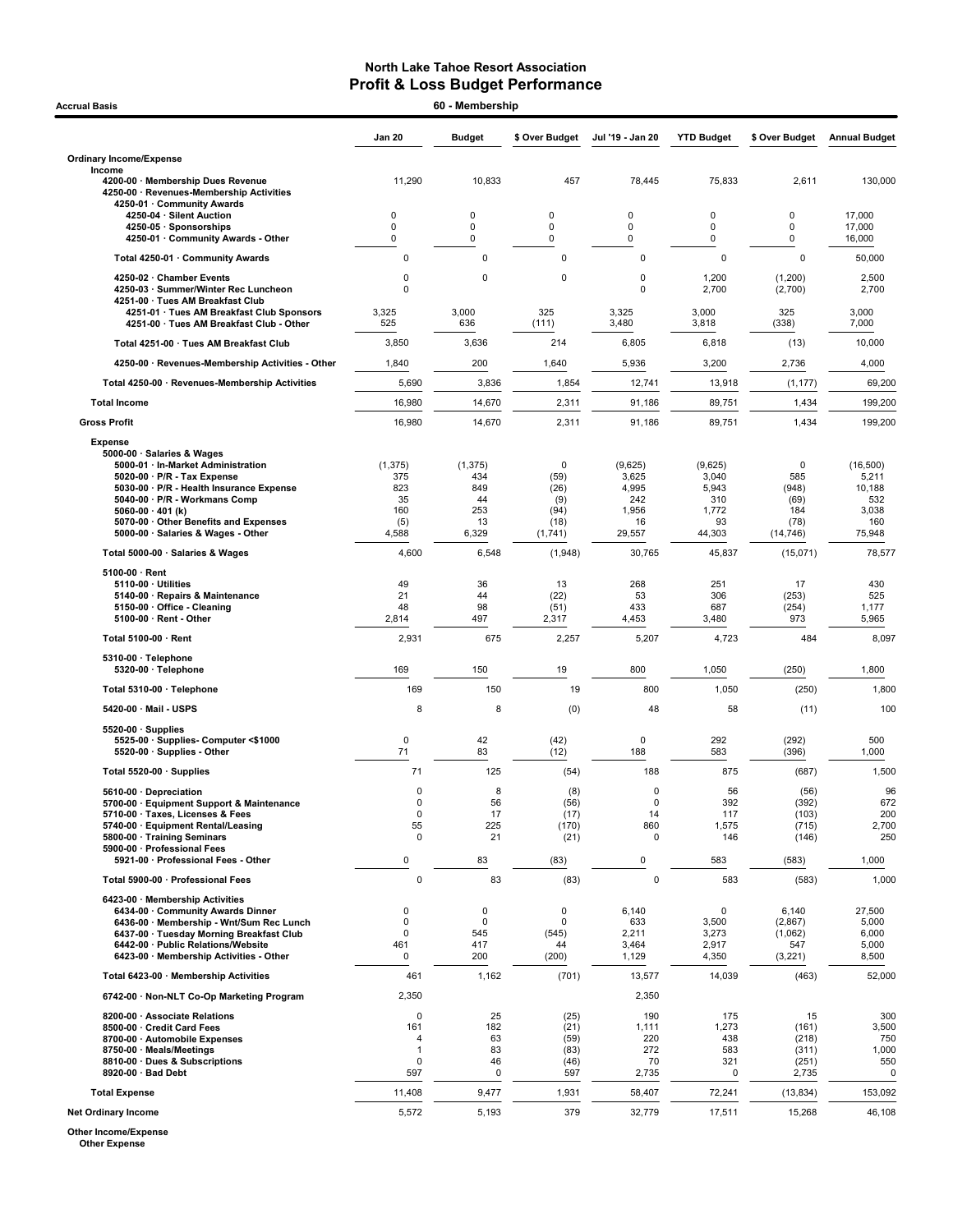| <b>Accrual Basis</b>       |               | 60 - Membership |                |                  |                   |                |                      |
|----------------------------|---------------|-----------------|----------------|------------------|-------------------|----------------|----------------------|
|                            | <b>Jan 20</b> | <b>Budget</b>   | \$ Over Budget | Jul '19 - Jan 20 | <b>YTD Budget</b> | \$ Over Budget | <b>Annual Budget</b> |
| 8990-00 · Allocated        | 0             | 2.179           | (2, 179)       | 9,642            | 15,269            | (5,627)        | 26,107               |
| <b>Total Other Expense</b> | 0             | 2.179           | (2, 179)       | 9,642            | 15,269            | (5,627)        | 26,107               |
| Net Other Income           | 0             | (2, 179)        | 2,179          | (9,642)          | (15, 269)         | 5,627          | (26, 107)            |
| Net Income                 | 5,572         | 3.014           | 2.558          | 23.137           | 2,242             | 20.895         | 20,001               |